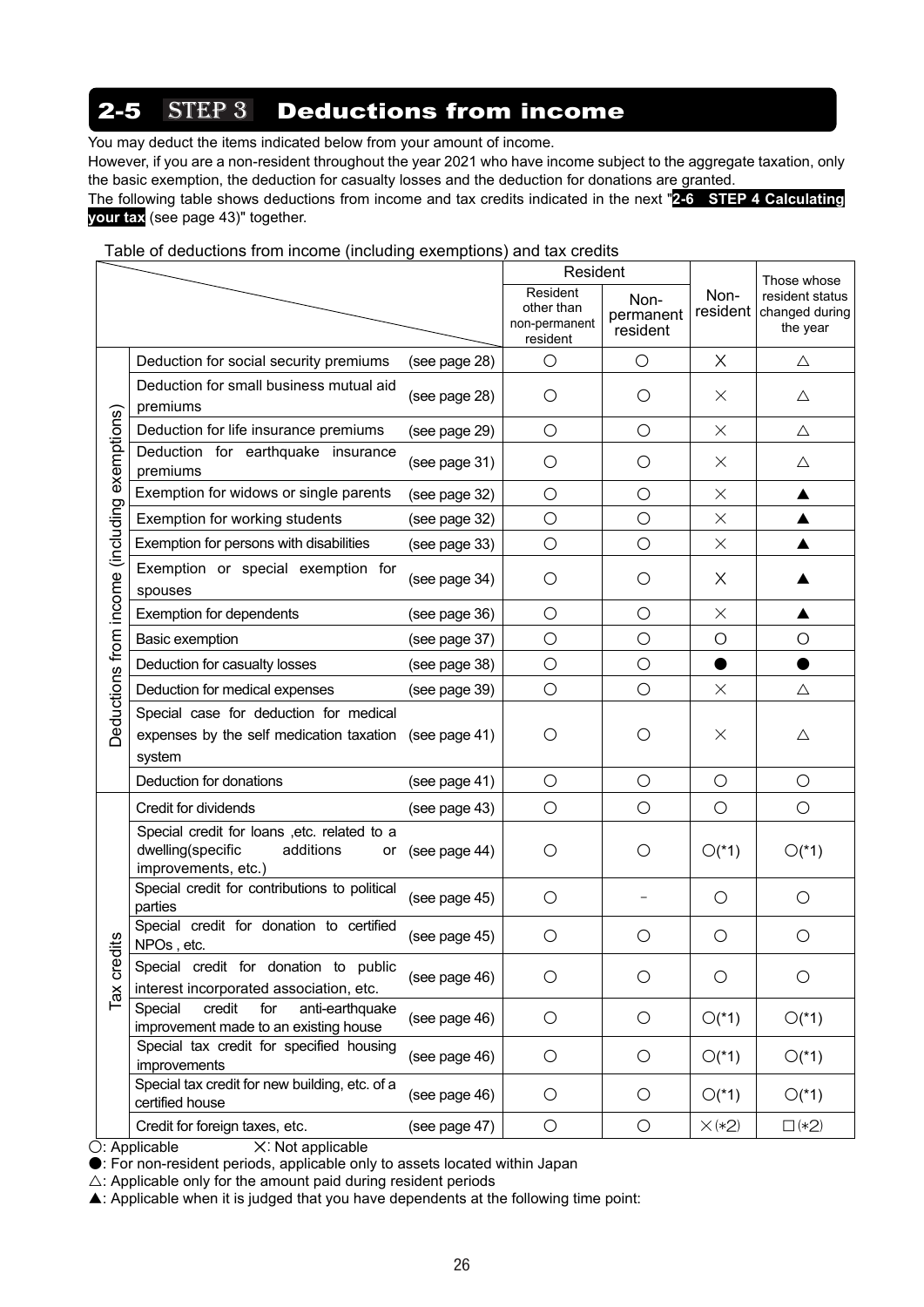- ・In the case of a change from a non-resident to a resident, it depends on the situation on December 31 of that year.
- ・In the case of a change from a resident to a non-resident, it is as follows.
- (1) If you do not appoint a tax agent, it depends on the situation at the time of leaving Japan.
- (2) if you do appoint a tax agent, it depends on the situation on December 31 of that year.

□: In applying, income arising in the non-resident period is not considered.

(\*1) If you (non-resident status) have constructed, purchased or rebuilt a house as a dwelling and the house is provided for your residential use before March 31 2016, the special credit for loans, etc. related to a dwelling (specific additions or improvements, etc.), the special credit for anti-earthquake improvement work made to an existing house, the special tax credit for specified housing improvements or the special tax credit for new building, etc. of a certified house may not be applied.

If your residential status changed from resident to non-resident before March 31 2016, these special credits may not be applied for the years after becoming a non-resident, in principle.

(\*2) For periods of non-residents with permanent establishment, it is applicable on income attributable to permanent establishment.

Note that a person with salary who received year-end adjustment may omit filling in some of the blocks as below.

|                                                                                                                                           | Classification                                                                                              | Blocks from $(13)$ to $(24)$ in<br>Page 1                                           | Block 25 in Page 1                                                                              | Blocks applicable to<br>each deduction from<br>income in Page 2 |
|-------------------------------------------------------------------------------------------------------------------------------------------|-------------------------------------------------------------------------------------------------------------|-------------------------------------------------------------------------------------|-------------------------------------------------------------------------------------------------|-----------------------------------------------------------------|
| All the amounts in all the blocks from $(13)$ to $(24)$ in<br>Page 1 are the same as the amount that received<br>the year-end adjustment. |                                                                                                             | Entries may be omitted.                                                             | Transfer "Total amount<br>of deductions from<br>income" in the<br>withholding tax<br>statement. | Entries may be omitted.                                         |
| Any amount in the<br>blocks from $(3)$ to $(24)$<br>in Page 1 is different<br>from the amount that<br>received the year-end               | Deductions from income<br>that are different from<br>the amount that<br>received the year-end<br>adjustment | Fill in columns according to<br>these steps.                                        | Enter the total amount of<br>the blocks from $(13)$ to<br>(24).                                 | Fill in blocks according<br>to these steps.                     |
| adjustment.                                                                                                                               | Deductions from income<br>other than the above                                                              | Transfer the amount of<br>deductions described in the<br>withholding tax statement. |                                                                                                 | Write "for withholding."                                        |

### **Explanation of Terms**

#### ○ **The total income** [総所得金額等]

The total income is the total sum of (1) and (2) below, plus your retirement income and timber income. If you have income subject to the separate self-assessment taxation, add the amount of such income (as for long-

- term and short-term capital gains, the amount is before special credits deducted) on the above amount.
- (1) The total sum of business income, real estate income, employment income, interest income subject to the aggregate taxation, dividend income subject to the aggregate taxation, short-term capital gains subject to the aggregate taxation, and miscellaneous income after aggregating profits and losses (see page 25) of those incomes.
- (2) Half of the total sum of long-term capital gains and occasional income, after aggregating profit and loss of those incomes.

However, if you have applied carry-over of net losses or casualty losses, carry-over of losses incurred in the replacement of residential assets, etc., losses incurred in the transfer of specified residential assets, carry-over of losses related to listed stocks, carry-over of losses incurred through the dealing of shares issued by certain smallor medium-sized businesses, or carry-over of losses related to settlement on balance, etc., in trading of futures, the amount of total income concerned should be after applying these deductions.

#### ○ **Total amount of income** [合計所得金額]

Total amount of income is the total sum of (1) and (2) below, plus your retirement income and timber income.

If you have income subject to the separate self-assessment taxation, add the amount of such income (as for longterm and short-term capital gains, the amount is before special credits deducted) on the above amount.

- (1) The total sum of business income, real estate income, employment income, interest income subject to aggregate taxation, dividend income subject to aggregate taxation, short-term capital gains subject to aggregate taxation, and miscellaneous income after aggregating profits and losses (see page 25) of those incomes.
- (2) Half of the total sum of long-term capital gains and occasional income, after aggregating profit and loss of those incomes.

However, if you have applied carry-over of net losses or casualty losses, carry-over of losses incurred in the replacement of residential assets, etc., losses incurred in the transfer of specified residential assets, carryover of losses related to listed stocks, carry-over of losses incurred through the dealing of shares issued by certain small- or medium-sized businesses, or carry-over of losses related to settlement on balance, etc., in trading of futures, the total amount of income concerned should be prior to applying these deductions.

#### ○ **Living in the same household** [生計を一にする]

"Living in the same household" normally means to live on a common budget. But in the case that an office worker lives separately from his family for his occupational reason, or that his family members live separately from him for such reasons as education and recuperation, it may, nevertheless, be treated as "living in the same household," as long as he pays for their education or recuperation, or they live together on the holidays.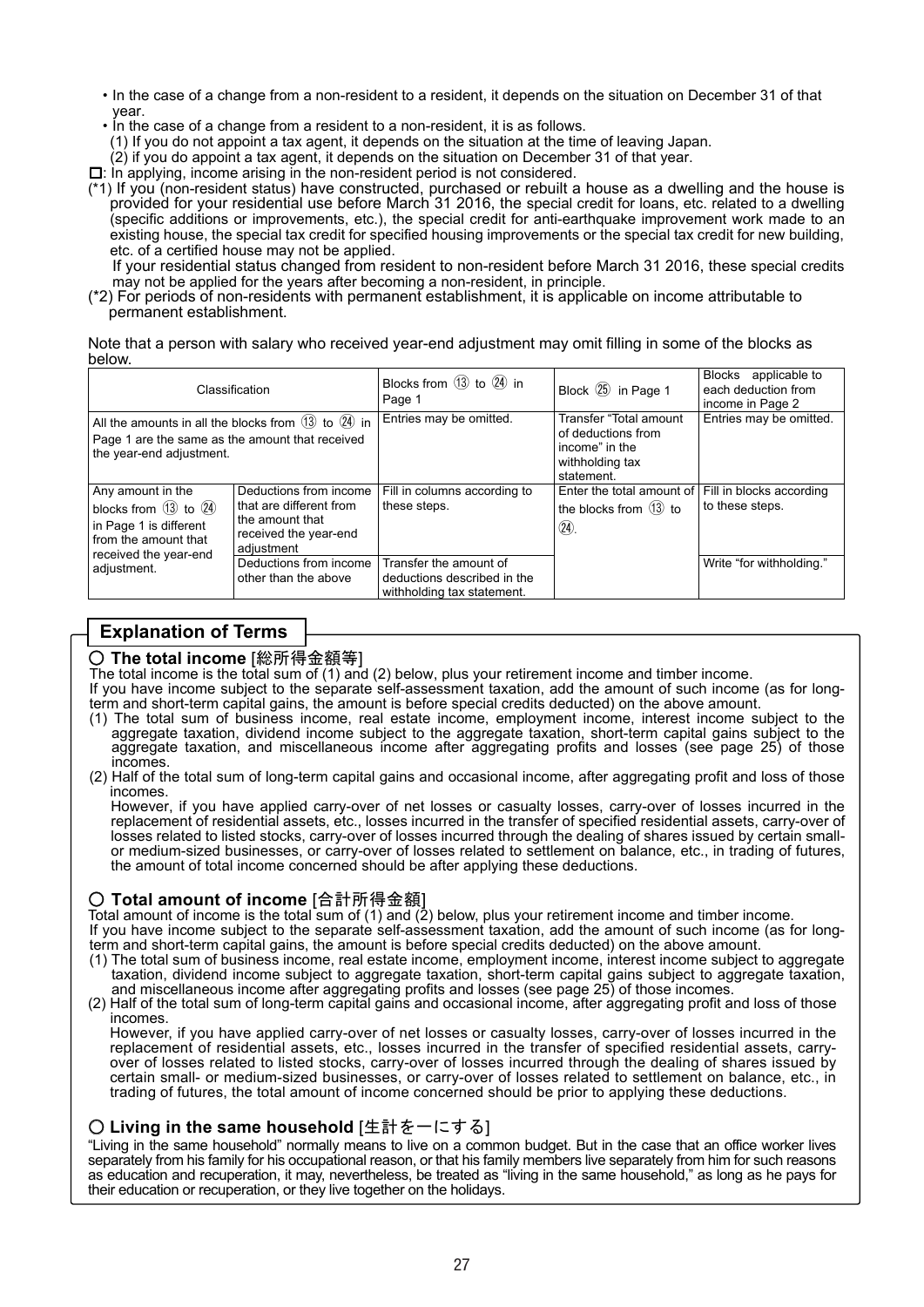#### **1 Deduction for social insurance premiums Page 1** ⑬ **Page 2** ⑬

You are eligible for this deduction if you pay premiums, etc. or premiums, etc. are withdrawn from your salary for health insurance, National Health Insurance, social medical insurance for the old-aged, long-term care Insurance, labor insurance, National pension, national pension fund and employee pension insurance, etc. of yourself, your spouse or relatives living in the same household as you (see page 27).

However, premiums for National Health Insurance, social medical insurance for the old-aged or Nursing-care insurance withdrawn from the pensions which are received by your spouse or relative living in the same household may not be claimed as deductions for social insurance premiums on your return.

When you pay premiums for National Health Insurance or social medical insurance for the old-aged by transfer account, those premiums may be claimed as your deductions.

#### ◇ **How to complete the form**

#### $\triangleright$  Page 1

- Write the total amount of premiums, etc. you paid in the block ⑬.
- \* If the amount of small business mutual aid premiums is written in brackets in the block of "Amount of social security premiums, etc." in the withholding tax statement, the amount minus the amount in brackets is the amount of insurance premiums, etc. paid. The amount in brackets is the amount of premiums paid for deduction for small business mutual aid premiums.

**Page 2** 

- Write the type of social security in the field of "Type of insurance premiums" and the amount of insurance premiums, etc. by type you have paid in the field of "Total of insurance premiums, etc. paid" in the block of "⑬ deduction for social security premiums", and if there is any amount to which this deduction has not been applied at the year-end adjustment among the amounts you have entered in the field of "Total of insurance premiums, etc. paid," write that amount in the field of "Other than year-end adjustment."
- If you post the amount entered in the block of "Amount of social security premiums, etc." in the withholding tax statement, write "for withholding" in the field of "Type of insurance premiums, etc."

#### **2 Deduction for small business mutual aid premiums <b>Page 1** Page 1 ⊕ **Page 2** ⊕

You are eligible for this deduction if you paid mutual aid premiums under a contract with  $\circled$  premiums paid under the mutual aid contract based on the provisions of the Small Enterprise Mutual Relief Projects Act (excluding former second class mutual aid contract),or with ② corporate pension premiums and personal pension premiums based on the Defined Contribution Pension Act (such as premiums for iDeCo) or ③ Mentally Retarded Persons Mutual Aid Programs operated by local governments.

#### ◇ **How to complete the form**

#### **Page 1**

Write the total amount of premiums you paid in the block  $(4)$ .

#### **Page 2**

- Write the type of premium in the field of "Type of insurance premiums, etc." and the amount of premiums by type you have paid in the field of "Total of insurance premiums, etc. paid" in the block "⑭ deduction for small business mutual aid premiums," and if there is any amount to which this deduction has not been applied at the year-end adjustment among the amounts you have entered in the field of "Total of insurance premiums, etc. paid," write that amount in the field of "Other than year-end adjustment".
- If an employment income earner enters the amount to which this deduction has been already applied at the yearend adjustment, write "for withholding" in the field of "Type of insurance premiums, etc." If you took this deduction without adjustment, the amount will be written in brackets in the block of "Amount of social security premiums, etc." of the withholding tax statement.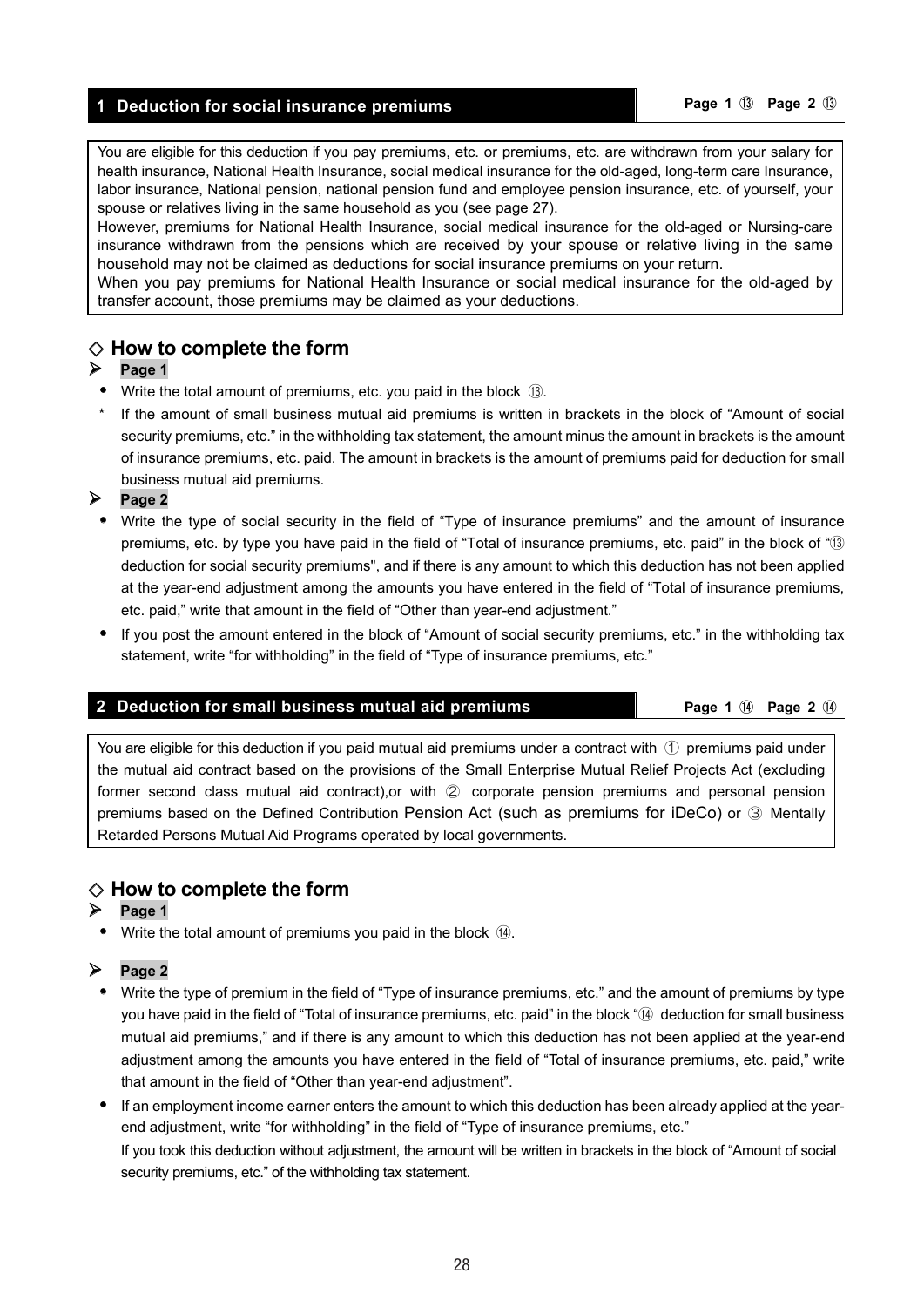#### **3 Deduction for life insurance premiums Page 1** ⑮ **Page 2** ⑮

You are eligible for this deduction if you paid insurance premiums (excluding the portion of so-called policy-holder dividends) relating to new (old) life insurance, long-term medical care insurance and new (old) individual annuity insurance.

The classifications of new (old) life insurance premium, long-term medical care insurance premiums, and new (old) individual annuity insurance premium are shown on the certificates issued by life insurance companies etc.

#### ◇ **Calculation column to determine the amount of deduction**

**•** Insurance premiums relating to insurance contracts etc. conducted on and before December 31, 2011

|                                                                | Old life insurance<br>premium                    |   | Old individual annuity<br>insurance premium        |   |
|----------------------------------------------------------------|--------------------------------------------------|---|----------------------------------------------------|---|
| Amount of<br>insurance                                         | (Total)                                          | A | (Total)                                            | в |
| premium paid<br>Amount of<br>$\overline{A}$ and $\overline{B}$ | ven<br>Amount of deduction                       |   | ven<br>Amount of deduction                         |   |
| Up to<br>25,000 yen                                            | Amount in box A<br>ven                           |   | Amount in box B<br>ven                             |   |
| 25,001 yen<br>to 50,000 yen                                    | A×0.5+12,500 yen<br>ven                          | С | B×0.5+12,500 yen<br>ven                            | D |
| 50,001 yen<br>upwards                                          | A×0.25+25,000 yen<br>(50,000 yen maximum)<br>ven |   | B × 0.25+25,000 yen<br>(50,000 yen maximum)<br>ven |   |

#### **•** Insurance premiums relating to insurance contracts etc. conducted on and after January 1, 2012

|                                                                 | New life insurance          |   | New individual annuity |   | Long-term medical care |   |
|-----------------------------------------------------------------|-----------------------------|---|------------------------|---|------------------------|---|
|                                                                 | premium                     |   | insurance premium      |   | insurance premium      |   |
| Amount of                                                       | (Total)                     |   | (Total)                |   | (Total)                |   |
| insurance                                                       |                             | Е |                        | F |                        | G |
| premium paid                                                    | ven                         |   | ven                    |   | ven                    |   |
| Amount of<br>$\overline{E}$ , $\overline{F}$ and $\overline{G}$ | Amount of deduction         |   | Amount of deduction    |   | Amount of deduction    |   |
| Up to                                                           | Amount in box E             |   | Amount in box F        |   | Amount in box G        |   |
| 20,000 yen                                                      | ven                         |   | ven                    |   | ven                    |   |
| 20,001 yen                                                      | $E \times 0.5 + 10,000$ yen |   | F × 0.5+10,000 yen     |   | G×0.5+10,000 yen       |   |
| to 40,000 yen                                                   | ven                         | Н | ven                    |   | ven                    |   |
|                                                                 | E × 0.25+20,000 yen         |   | F × 0.25+20,000 yen    |   | G×0.25+20,000 yen      |   |
| 40,001 yen                                                      | (40,000 yen maximum)        |   | (40,000 yen maximum)   |   | (40,000 yen maximum)   |   |
| upwards                                                         |                             |   |                        |   |                        |   |
|                                                                 | ven                         |   | ven                    |   | ven                    |   |

| Total | CHH<br>$(40,000$ yen maximum $)$<br>(if applying for C only,<br>maximum $50,000$ yen) | $D+1$ (40,000 yen maximum)<br>(if applying for D only,<br>maximum $50,000$ yen) |  | $(40,000$ yen maximum) | M |
|-------|---------------------------------------------------------------------------------------|---------------------------------------------------------------------------------|--|------------------------|---|
|       | ven                                                                                   | ven                                                                             |  | ven                    |   |

| Amount of deduction for life | $(120,000$ yen maximum) |  |
|------------------------------|-------------------------|--|
| insurance premiums           |                         |  |
| (K⊦L⊦M)                      | ver                     |  |

\* If there is a fraction less than one yen in the calculated amount of deduction, you may round up the number.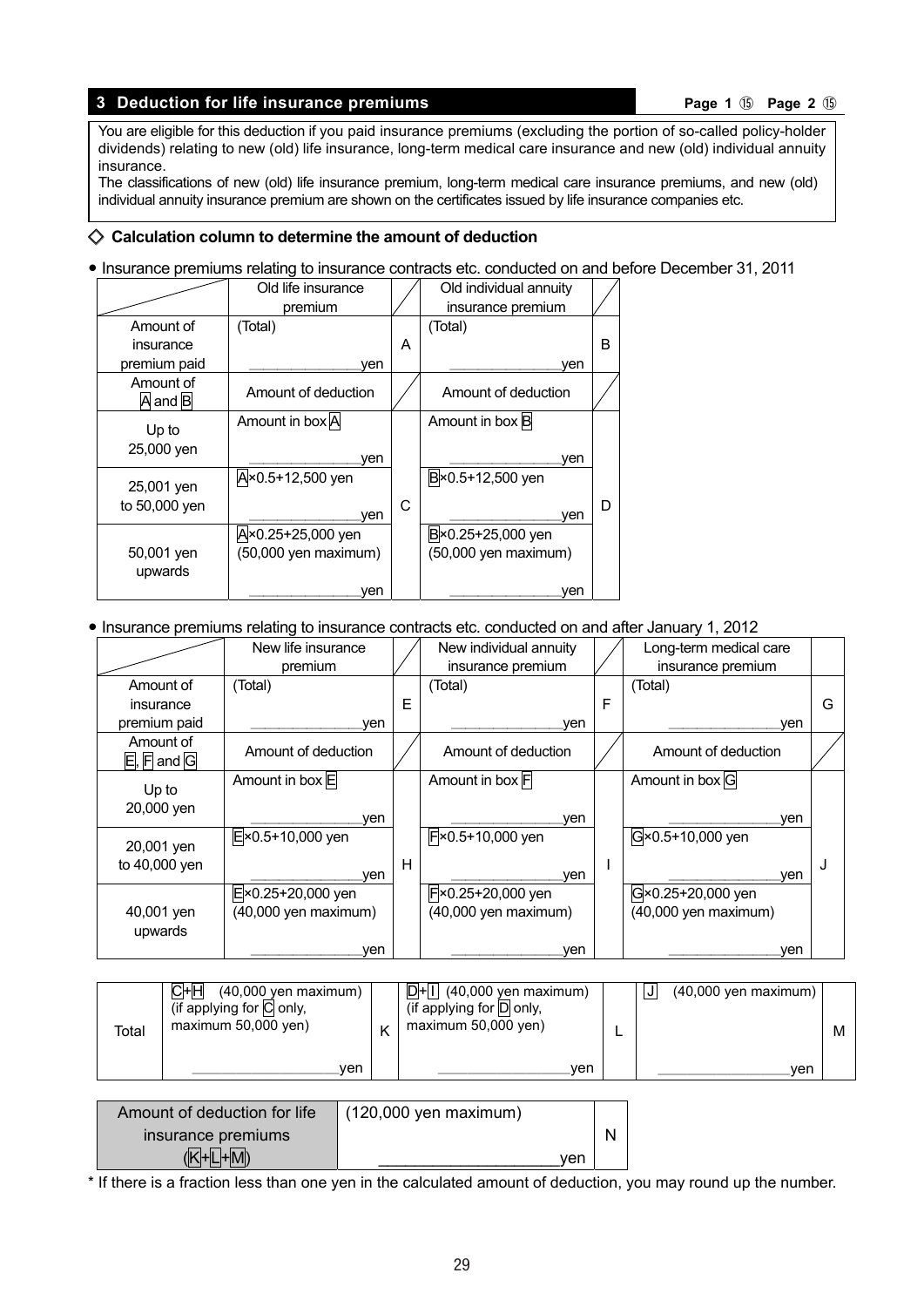### ◇ **How to complete the form**

- $\triangleright$  Page 1
	- Post the "amount of deduction for life insurance premium" entered in the box  $\overline{N}$  to the block **15**.

#### **Page 2**

- **•** Write the amounts shown in the box A, B, E, F, and G in accordance with respective classifications shown in the block "⑮ deduction for life insurance premiums" in the field of "Total of insurance premiums, etc. paid," and if there are any amounts to which this deduction has not been applied at the year-end adjustment among the amounts you have entered in the field of "Total of insurance premiums, etc. paid," write those amounts in the field of "Other than year-end adjustment" respectively.
- **•** If an employment income earner enters the amount to which this deduction has been already applied at the yearend adjustment, write "for withholding" in the field of "Total of insurance premiums, etc. paid."
- \* In the calculation of  $\overline{K}$  or  $\overline{L}$ , in the case that the taxpayer has paid both new life insurance premium and old life insurance premium or both new individual annuity insurance premium and old individual annuity insurance premium, and want to take deduction for life insurance premium for both type of premiums paid, 40,000 yen is upper limit for each type of payment.

 In the case that the taxpayer has paid both new life insurance premium and old life insurance premium (or new individual annuity insurance premium and old individual annuity insurance premium), the amount for each insurance is as below.

- In the case that the amount of the old life insurance premium (old individual annuity insurance premium) is more than 60,000 yen: The amount that is calculated in the above columns of calculation concerning the old life insurance premium (old individual annuity insurance premium). (50,000 yen maximum)
- In the case that the amount of the old life insurance premium (old individual annuity insurance premium) is 60,000 yen or less: The sum of the amount that is calculated in the above columns of calculation concerning the new life insurance premium (new individual annuity insurance premium) and the amount that is calculated in the above columns of calculation concerning the old life insurance premium (old individual annuity insurance premium). (40,000 yen maximum)

The upper limit for the total of  $\overline{K} + \overline{L} + \overline{M}$  remains to be 120,000 yen.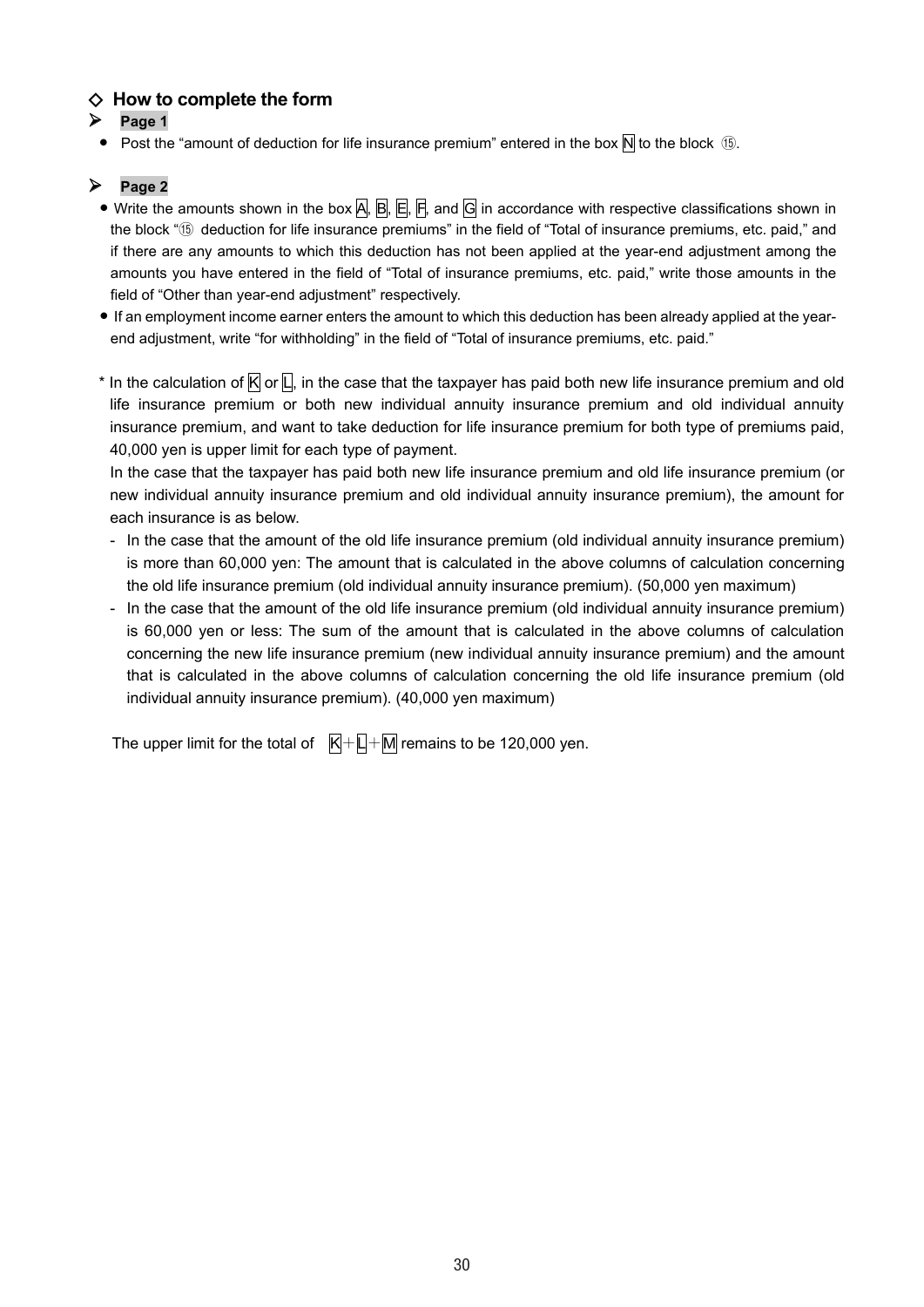# **4 Deduction for earthquake insurance premiums Page 1** ⑯ **Page 2**<sup>⑯</sup>

You are eligible for this deduction if you paid premiums (excluding policy-holder dividends) for casualty insurance component etc. concerning an earthquake accident insurance policies etc.

Classification of insurance policies is indicated in the certification issued by nonlife insurance companies, etc.

#### ◇ **Calculation column to determine the amount of deduction**  ◇ **How to complete the form Page 1**

◎ Complete based on each insurance contract

| Premiums paid and proved paid<br>for each insurance contract        | Amount of<br>premiums                                    |         |     |   |
|---------------------------------------------------------------------|----------------------------------------------------------|---------|-----|---|
| In the case of earthquake<br>insurance premiums only                | (Total)                                                  | yen     | А   |   |
| In the case of both<br>earthquake insurance                         | earthquake<br>insurance<br>premiums                      |         | ven | в |
| premiums and former<br>long-term casualty<br>insurance premiums     | former<br>long-term<br>casualty<br>insurance<br>premiums |         | ven |   |
| In the case of former long-term<br>casualty insurance premiums only |                                                          | (Total) | yen | ח |
| A + B                                                               |                                                          | yen     | F   |   |
|                                                                     |                                                          | ven     | F   |   |

◎ Amount of deduction for earthquake insurance premiums

| In the case of amount in box<br>$D$ is up to 10,000 yen                                            | Amount in box <mark>D</mark><br>ven         |     |
|----------------------------------------------------------------------------------------------------|---------------------------------------------|-----|
| In the case of amount in box<br>$D$ is 10,001 yen or more                                          | D×0.5+5,000 yen<br>(15,000 yen maximum)     | G   |
|                                                                                                    | ven                                         |     |
| 日+ G                                                                                               | (50,000 yen maximum)                        | н   |
|                                                                                                    | ven                                         |     |
| In the case of amount in box                                                                       | Amount in box F                             |     |
| $ F $ is up to 10,000 yen                                                                          | yen                                         |     |
| In the case of amount in box<br>$\mathsf F$ is 10,001 yen or more                                  | lFl×0.5+5,000 yen<br>$(15,000$ yen maximum) |     |
|                                                                                                    | ven                                         |     |
| $\overline{A} + \overline{H}$                                                                      | (50,000 yen maximum)                        | . I |
|                                                                                                    | ven                                         |     |
| Amount of deduction for<br>earthquake insurance<br>premiums<br>(H or  J, whichever is the greater) | ven                                         | ĸ   |

 $*$  If you have more than 2 insurance policies for which payments of both earthquake insurance premiums and former long-term casualty insurance premiums are certified, please consult with the nearest Tax Office.

\* If there is a fraction less than one yen in the calculated amount of deduction, you may round up the number.

Post the amount entered in in the box  $\overline{K}$  to the block  $(16)$ .

#### **Page 2**

 $\circledcirc$  When the amount entered in the box  $\mathsf{H}$  is written in the box  $\overline{K}$ ,

post the amount entered in the box  $E$  to the field of "Total of insurance premiums, etc. paid" in the "Total of earthquake insurance premiums" block, and post the amount entered in the box  $\overline{D}$  to the field of "Total of insurance premiums, etc. paid" in the "Total of former long-term casualty insurance premiums" block.

 $\circledcirc$  When the amount entered in the box  $\overline{J}$  is written in the box  $K$ ,

post the amount entered in the box  $\overline{A}$  to the field of "Total of insurance premiums, etc. paid" in the "Total of earthquake insurance premiums" block, and post the amount entered in the box  $\overline{F}$  to the field of "Total of insurance premiums, etc. paid" in the "Total of former long-term casualty insurance premiums" block.

- $*$  If an employment income earner enters the amount to which this deduction has been already applied at the year-end adjustment, write "for withholding" in the field of "Total of insurance premiums, etc. paid."
- $*$  If there is any amount to which this deduction has not been applied at the year-end adjustment among the amounts you have entered in the field of "Total of insurance premiums, etc. paid," write that amount in the field of "Other than year-end adjustment."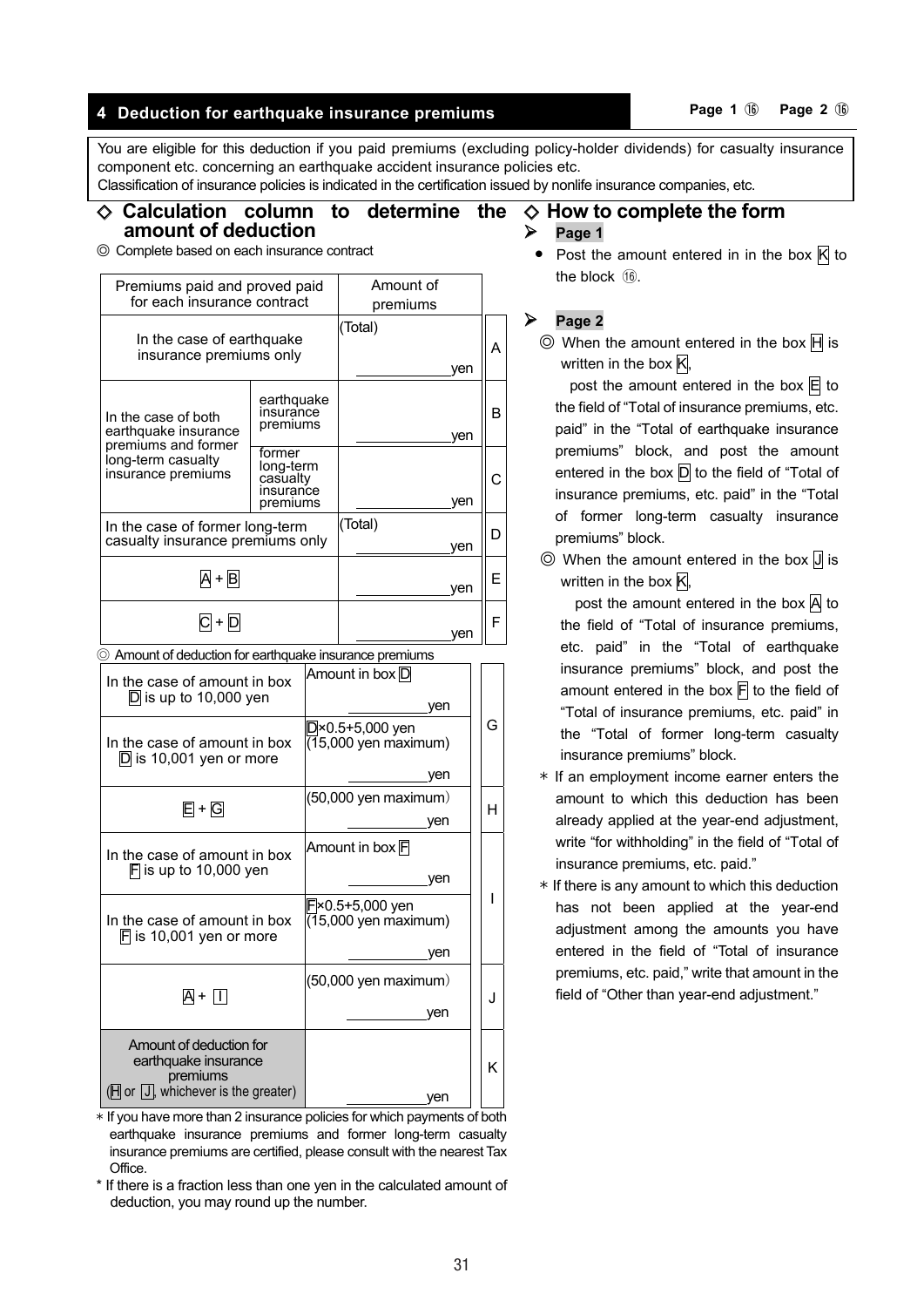#### **5 Exemption for widows or single parents Page 1**  $\oplus$  **Page 1**  $\oplus$  **Page 2**  $\oplus$  to  $\oplus$

You may claim the fixed amount of exemption if you are a widow or single parent.

### ◇ **Amount of exemption**

The amount of the exemption is as follows:

|                | Definition                                                                                                                                                                                                                                                                                                                                                                                                                                                                                                                                                                                                                           | Amount of<br>exemption |
|----------------|--------------------------------------------------------------------------------------------------------------------------------------------------------------------------------------------------------------------------------------------------------------------------------------------------------------------------------------------------------------------------------------------------------------------------------------------------------------------------------------------------------------------------------------------------------------------------------------------------------------------------------------|------------------------|
| Single parents | A person who is not currently married or whose<br>spouse's life and death is unknown, and who falls<br>under all of the following $\bigcirc$ to $\bigcirc$ :<br>①The total amount of income (see page 27) is not<br>more than 5,000,000 yen;<br>$\oslash$ A person has a child living in the same<br>household (*1) whose total income (see page<br>27) is 480,000 yen or less;<br>3 There is no person who is recognized as a<br>person in a de facto state of marriage (*2).                                                                                                                                                       | 350,000 yen            |
| widows         | who does<br>fall<br>under<br>the<br>not<br>A<br>woman<br>aforementioned "single parents," and who falls under<br>all of the following $(1)$ to $(3)$ :<br>1) The total amount of income (see page 27) is not<br>more than 5,000,000 yen:<br>2A woman who falls under any of the following:<br>$\triangle$ A woman whose husband is dead but who has<br>not remarried, or whose husband's life and<br>death is unknown:<br>$\triangle$ A woman who has divorced with husband but<br>not remarried, and who has a dependent (*3):<br><b>3There is no person who is recognized as a person</b><br>in a de facto state of marriage (*2). | 270,000 yen            |

 $*1$  A child living in the same household (see page 27) is limited to a child who is not a spouse or dependent of other taxpayers.

- \*2 If you are the head of the household, it means a person whose relationship is described as a "husband (not officially registered) in the Certificate of Residence. If you are not the head of the household, and your relationship is described as a "wife (not officially registered)" of the head of the household in the Certificate of Residence, it means that head of the household.
- \*3 Limited to those whose total amount of income is 480,000 or less. In addition, those who are deemed as a spouse living in the same household with another taxpayer or dependent of another taxpayer are excluded.

#### **6 Exemption for working students Page 1 Page 1 I** to 2 **D** to 2 **D**

The exemption is applicable to working students except those whose total amount of income ([合計所得金額] see page 27) was over 750,000 yen or who had income other than that earned by his or her labor of over 100,000 yen.

# ◇ **Amount of exemption**

The amount of the exemption is 270,000 yen.

#### ◇ **How to complete the form Page 1**

**•** Write the amount of the exemption in the block  $(17)$  to  $(18)$ .

In addition, when you are subject to the exemption for single parents, write "1" in the block shown in the "classification [区 分]".

### **Page 2**

**•** Mark with a circle or check the relevant parts in the block of "Matters concerning the person filing  $(①$  to  $②)$ ".

# ◇ **How to complete the form**

#### **Page 1**

- **Write the amount of the exemption in the block "(19)**  $\sim$  (20".
- **•** If you also apply the exemption for persons with disabilities, write the total amount.

#### **Page 2**

**•** Mark the box of "Working students" with a circle in the block of "Matters concerning the person filing  $(①$  to  $②$ ). Furthermore, if you are a student of specialized training college or vocational school, or are receiving accredited vocational training from a vocational training corporation, and if you have not applied this deduction at the year-end adjustment, check the block of "Other than year-end adjustment and in specialized training college, etc."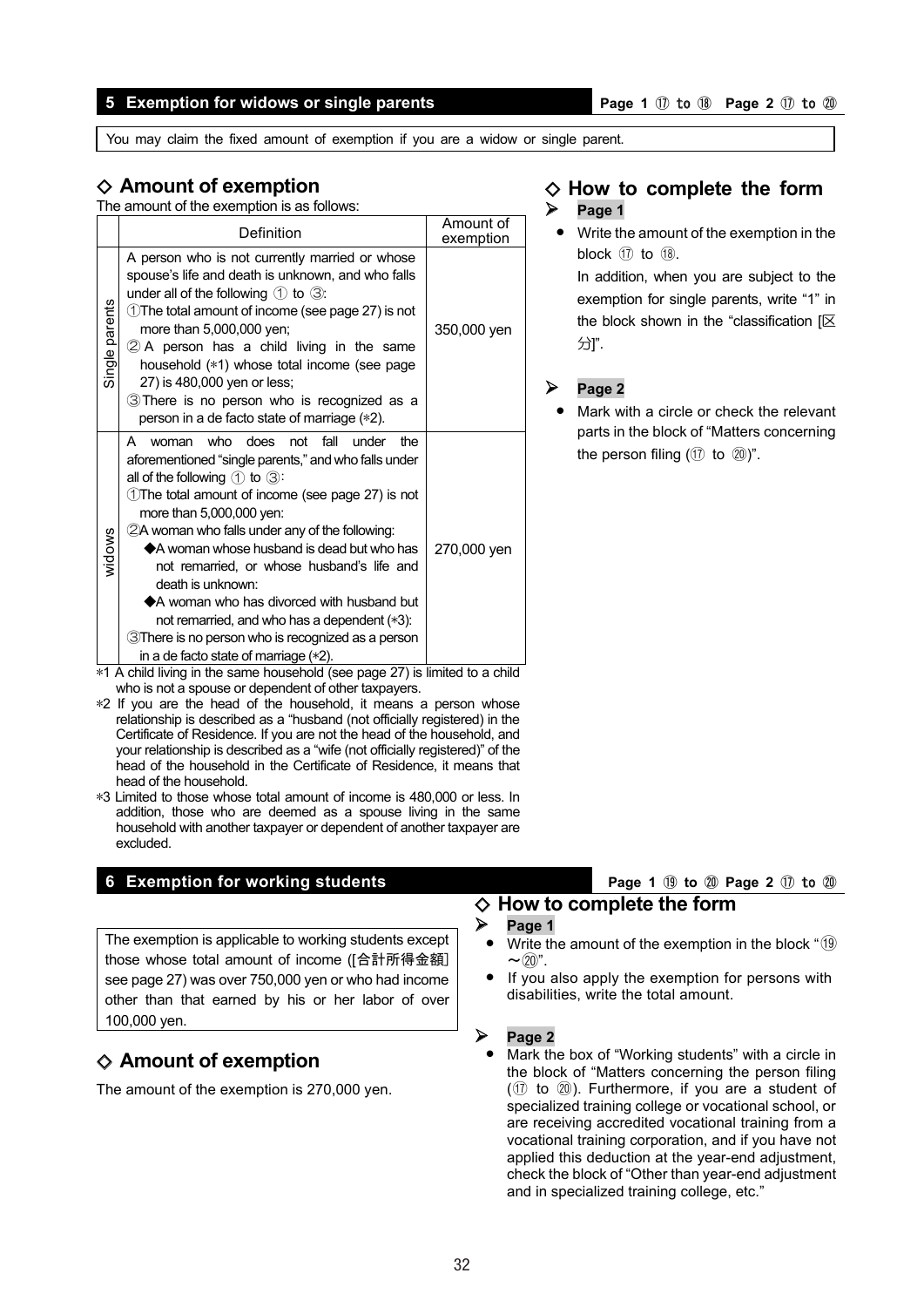#### **7 Exemption for persons with disabilities Page 1 D Page 1 D Page 2** *①* to ②, ② to ②

If you, your spouse living in the same household ([同一生計配偶者] see page 34), or your dependents (see page 36), are the disabled or those with special disabilities (who lives in the same domicile) as of December 31 of the year concerned (in the case they are deceased during the year, as of the day of decease), certain exemption can be applied. Please note that the exemption for persons with disabilities also cover spouse living in the same household who is not eligible for the exemption for spouse, or dependents under the age of 16 years who are not eligible for the exemption for dependents. If a spouse living in the same household who is eligible for exception for person with disabilities or dependent relatives are relatives residing overseas (see page 68), it is required to present or attach "Documents concerning relatives" and "Documents concerning remittances" (see page 68).

**Those with disabilities**[障害者] are defined as those who have certificate of the physically disabled, the war invalids, or the mentally disabled, those who are judged as intellectually handicapped persons by an appointed doctor for mental health, or those who are 65 years or older and certified by the head of a local public body that their level of disabilities is no less than that of the disabled or those with other physical or mental disabilities.

**Those with special disabilities**[特別障害者] are defined as those who have the first degree or second degree indicated in their certificate of the physically disabled, who have the first degree indicated in their certificate of the mentally disabled, who are judged as having a severe mental disability and are continuously bedridden and thus need complex nursing care.

**Those with a special disabilities living with the taxpayer**[同居特別障害者] are defined as a spouse living in the same household or dependents who are with a special disability consistently living in the same domicile with you or your spouse or relatives in the same household (those admitted to an elderly home are not considered as consistently living in the same domicile).

### ◇ **Amount of exemption**

|                                                      | Amount of exemption               |                                                                                                      |  |  |
|------------------------------------------------------|-----------------------------------|------------------------------------------------------------------------------------------------------|--|--|
| classification                                       | When you are<br>with disabilities | When your spouse living in the same<br>household or dependents are with disabilities<br>(per person) |  |  |
| Those with disabilities                              | 270,000 yen                       |                                                                                                      |  |  |
| Those with special<br>disabilities                   | 400,000 yen                       |                                                                                                      |  |  |
| Those with a special<br>disabilities living together |                                   | 750,000 yen                                                                                          |  |  |

# ◇ **How to complete the form**

#### $\triangleright$  Page 1

- **•** Write the amount of the exemption in the block  $\circled{9}$  to  $\circled{20}$ .
- **•** If you also apply the exemption for working students, write the total amount.
- In case there is a spouse living in the same household that is a **relative residing overseas**
- Enter "1" in the block shown in the "**classification 2 [**区分2**]**" of the (Special) Exemption for Spouse column **unless** both "Documents concerning relatives" and "Documents concerning remittances" have been submitted or presented to the payer of wages. Enter "2" if both "Documents concerning relatives" and "Documents concerning remittances" have been submitted or presented to the payer of wages.
- In case there are dependents that are **relatives residing overseas**

Enter "1" in the block shown in the "**classification [**区分**]**" of the Exemption for Dependent column **unless** both "Documents concerning relatives" and "Documents concerning remittances" have been submitted or presented to the payer of wages. Enter "2" if both "Documents concerning relatives" and "Documents concerning remittances" have been submitted or presented to the payer of wages. In case there are multiple dependents that are relatives residing overseas, enter "2" in the block shown in the "**classification [**区分**]**" of the Dependent Deduction column only if both "Documents concerning relatives" and "Documents concerning remittances" have been submitted or presented for all relatives.

#### **Page 2**

**•** If you are a person with disabilities or with special disabilities, mark the box of "Person with disabilities" or "Person with special disabilities" with a circle in the block of "Matters concerning the person filling ( $\textcircled{1}$  to  $\textcircled{2}$ )". Furthermore, if your spouse living in the same household or dependent is a person with disabilities or with special disabilities, mark 障 (disabilities) or 特障 (special disabilities) with a circle in the block of "Matters concerning a spouse and relatives  $(20 \text{ to } 23)$ ".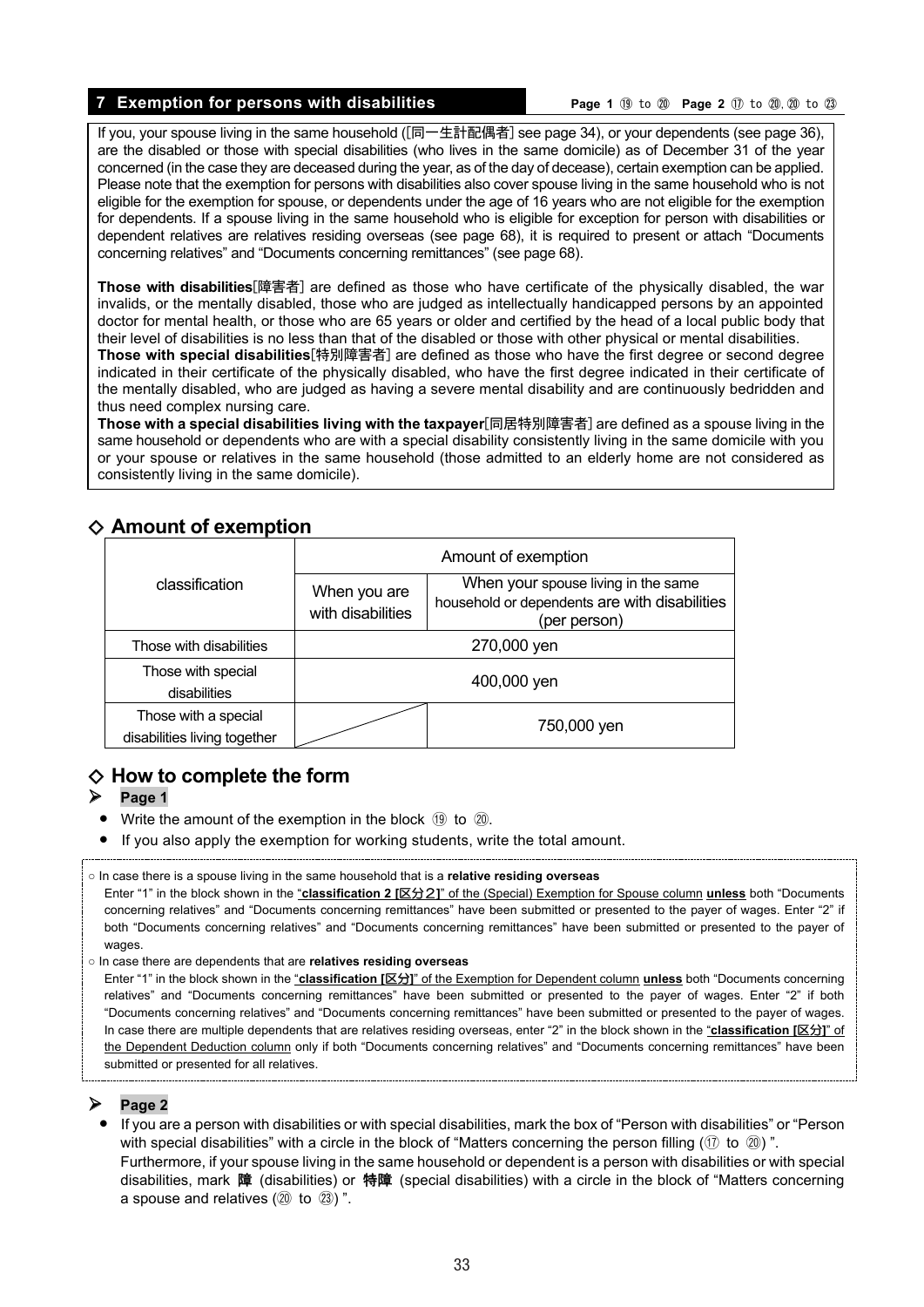#### **8 Exemption or special exemption for spouses Page 1**  $\mathbb{Z}$  **Page 2**  $\mathbb{Z}$   $\sim$   $\mathbb{Z}$

If you have a spouse living in the same household (see page 27), you may claim this exemption and a certain amount will be exempt according to your total amount of income ([合計所得金額] see page 27) and your spouse's total amount of income.

- \* You may not claim both the exemption and the special exemption for spouses together.
- \* The special exemption for spouses may not be applied to each other between spouses.
- \* If your total amount of income is over 10,000,000 yen, you may not claim the exemption
- and the special exemption for spouses.
- \* If a spouse is family business employees of those filing blue returns or white returns, or is the subject of exemption for dependens as a dependent of another taxpayer or exemption for person with disabilities as a dependent of another taxpayer, then the exemption for spouse and special exemption for spouse may not be applied.

**A spouse covered by the exemption** is defined as the spouse who is among the spouse living in the same household [同一生計配偶者] as the taxpayer when your total amount of income is 10,000,000 yen or less. **A spouse living in the same household** [同一生計配偶者] is defined as the spouse living in the same household as you as of December 31 of the year concerned, (in the case they are deceased during the year, as of the day of decease) and whose total amount of income is 480,000 yen or less. It does not include family employees of those filing blue returns or white returns.

|                                 |                                                                                                               |                          | <b>Your</b> total amount of income |                                    |                                |
|---------------------------------|---------------------------------------------------------------------------------------------------------------|--------------------------|------------------------------------|------------------------------------|--------------------------------|
|                                 |                                                                                                               | 9,000,000 yen<br>or less | 9,000,001 yen to<br>9,500,000 yen  | 9,500,001 yen to<br>10,000,000 yen | Type of<br>exemption           |
|                                 | 480,000 yen or less                                                                                           | 380,000 yen              | 260,000 yen                        | 130,000 yen                        |                                |
| spouse's total amount of income | Elderly qualified spouses<br>born on January 1, 1952<br>or before<br>$\forall$ Those older than 70 years old) | 480,000 yen              | 320,000 yen                        | 160,000 yen                        | <b>Exemption</b><br>for spouse |
|                                 | 480,001 yen to 950,000 yen                                                                                    | 380,000 yen              | 260,000 yen                        | 130,000 yen                        |                                |
|                                 | 950,001 yen to 1,000,000 yen                                                                                  | 360,000 yen              | 240,000 yen                        | 120,000 yen                        |                                |
|                                 | 1,000,001 yen to 1,050,000 yen                                                                                | 310,000 yen              | 210,000 yen                        | 110,000 yen                        |                                |
|                                 | 1,050,001 yen to 1,100,000 yen                                                                                | 260,000 yen              | 180,000 yen                        | 90,000 yen                         |                                |
|                                 | 1,100,001 yen to 1,150,000 yen                                                                                | 210,000 yen              | 140,000 yen                        | 70,000 yen                         | <b>Special</b>                 |
|                                 | 1,150,001 yen to 1,200,000 yen                                                                                | 160,000 yen              | 110,000 yen                        | 60,000 yen                         | exemption<br>for spouse        |
|                                 | 1,200,001 yen to 1,250,000 yen                                                                                | 110,000 yen              | 80,000 yen                         | 40,000 yen                         |                                |
| Your                            | 1,250,001 yen to 1,300,000 yen                                                                                | 60,000 yen               | 40,000 yen                         | 20,000 yen                         |                                |
|                                 | 1,300,001 yen to 1,330,000 yen                                                                                | 30,000 yen               | 20,000 yen                         | 10,000 yen                         |                                |
|                                 | Over 1,330,000 yen                                                                                            | 0 yen                    | 0 yen                              | 0 yen                              |                                |

#### ◇ **Amount of exemption**

Note. Please note that if your spouse's total income derives solely from part time earnings, his or her income would be the amount of employment income calculated based on the amount of earnings. (see page 21)

If your spouse's total income derives solely from public pension, his or her income would be the miscellaneous income calculated based on the amount of earnings from public pension. (see page 23) If there is any income other than the income from part time earnings (employment income) or public pensions (miscellaneous income), you are required to calculate the total amount of income including other income.

# ◇ **How to complete the form Page 1**

- Write the amount of the exemption in the block  $\hat{z}$ <sub>1</sub> $\sim$  $\hat{z}$ <sub>2</sub>).
- **•** When you apply the exemption for spouses, do not fill in the block shown in the "classification 1 [区分 1]," When you apply the special exemption for spouses, write "1" in the block shown in the "classification 1[区分 1]" and enter the amount of exemption. Furthermore, enter the total amount of your spouse's income in the block <sup>54</sup>.

\* In case there is a spouse living in the same household that is a **relative residing overseas**

Enter "1" in the block shown in the "**classification 2** [区分2]" of the (Special) Exemption for Spouses column **unless** both "Documents concerning relatives" and "Documents concerning remittances" (see page 68) have been submitted or presented to the payer of wages. Enter "2" if both "Documents concerning relatives" and "Documents concerning remittances" have been submitted or presented to the payer of wages.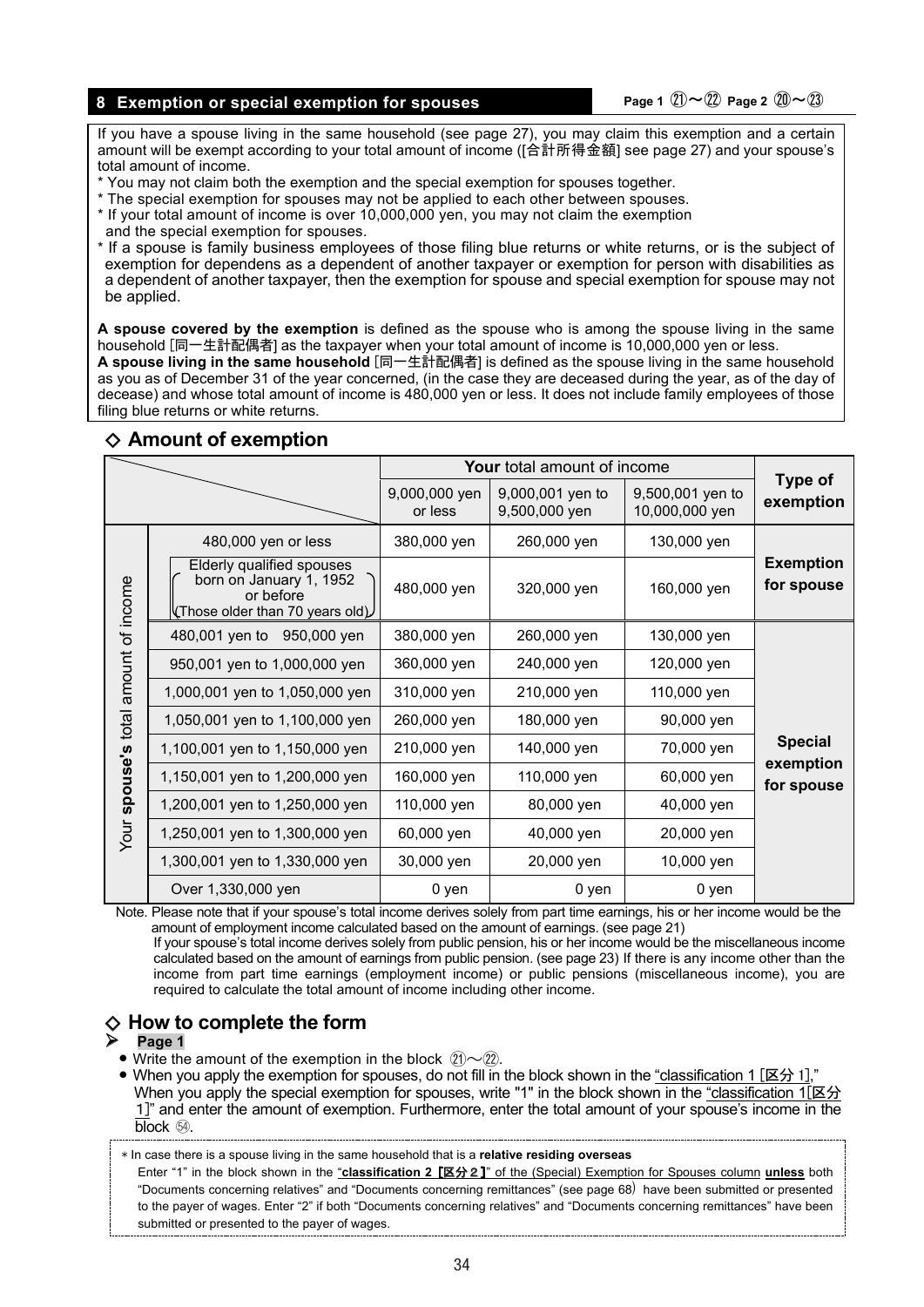#### **Page 2**

**•** Write your spouse's name, Individual Number (My-Number) and date of birth in the top row of the block of "Matters concerning a spouse or relatives" ( $\omega$  to  $\tilde{\omega}$ ).

| Person               | 障 (Disability)               | In case the spouse is a person with disabilities (see page 33)                                                                                                                                                                                                                                                                                                                                                                                                                                                                                                                                                                                      |
|----------------------|------------------------------|-----------------------------------------------------------------------------------------------------------------------------------------------------------------------------------------------------------------------------------------------------------------------------------------------------------------------------------------------------------------------------------------------------------------------------------------------------------------------------------------------------------------------------------------------------------------------------------------------------------------------------------------------------|
| with<br>disabilities | 特障 (Special<br>Disabilities) | In case the spouse is a person with special disabilities (see page 33)                                                                                                                                                                                                                                                                                                                                                                                                                                                                                                                                                                              |
| Relative             | 国外 (Overseas)                | In case the spouse is a relative residing overseas $(*1, 2)$                                                                                                                                                                                                                                                                                                                                                                                                                                                                                                                                                                                        |
| residing<br>overseas | 年調 (Year-end<br>adjustment)  | In case the spouse is a relative residing overseas, and you have been applied<br>exemption for (Special) Exemption for Spouse or Exemption for Person with<br>Disabilities at the year-end adjustment.                                                                                                                                                                                                                                                                                                                                                                                                                                              |
| Inhabitant           | $\overline{q}$ (Same)        | In case the spouse is a spouse living in the same household (see page 34)                                                                                                                                                                                                                                                                                                                                                                                                                                                                                                                                                                           |
| tax                  |                              | and your total income exceeds 10,000,000 yen (*3)                                                                                                                                                                                                                                                                                                                                                                                                                                                                                                                                                                                                   |
|                      | 別居                           | In case you are living separate from your spouse or your spouse is a relative                                                                                                                                                                                                                                                                                                                                                                                                                                                                                                                                                                       |
|                      | (Separated)                  | residing overseas (*4)                                                                                                                                                                                                                                                                                                                                                                                                                                                                                                                                                                                                                              |
| <b>Others</b>        | 調整<br>(Adjustment)           | In case there is an amount in $ F $ in the block (1) of the exemption of amount<br>of income adjustment (see page 21), and your spouse is a dependent of<br>another taxpayer and is a spouse living in the same household not subject to<br>"exemption or special exemption for spouses" who falls under those with<br>special disabilities (*5)<br>(For example, if your amount of earnings from wages, etc. exceeds<br>8,500,000yen and you have a spouse who is a person with special<br>disabilities, and such spouse is a dependent covered by the exemption for<br>dependents (see page 36) of one of his/her parents he/she is living with.) |

In case your spouse falls under any of the following, place a circle in the appropriate column.

- \*1 You are required to present or attach "Documents concerning relatives" and "Documents concerning remittances" (see page 68). However, if you have submitted or presented those documents to a person who is liable for withholding upon withholding from wages (public pensions, etc.) or year-end adjustment of wages, you are not required to present or attach those documents to your final return form.
- \*2 If your spouse living in the same household is a "relative residing overseas", and if you are qualified for the taxfree limit amount system for inhabitant tax, you must submit "Documents concerning relatives" and"Documents concerning remittances" for such spouse living in the same household to the municipal government in the location of your address by Tuesday, March 15, 2022. However, if those documents have been attached to an inhabitant tax return form upon submission, you are not required to submit those documents separately.
- \*3 Since you are not eligible for income tax deductions, you do not need to enter any amount in fields  $@$  to  $@$ ((special) exemption for spouses) on Page 1. Even if you are a recipient of wages that are subject to the year-end adjustment, do not abbreviate entry of "Matters concerning a spouse or relatives" (20 to 23), and enter the name, Individual Number (My-Number), and date of birth of your spouse living in the same household.
- \*4 Enter the name and address of the spouse living in the same household in the block of "Names and addresses of a spouse, dependents and family employees not residing with the taxpayer" in the "Items concerning inhabitant taxes and enterprise taxes."
- \*5 You do not need to enter the Individual Number (My-Number).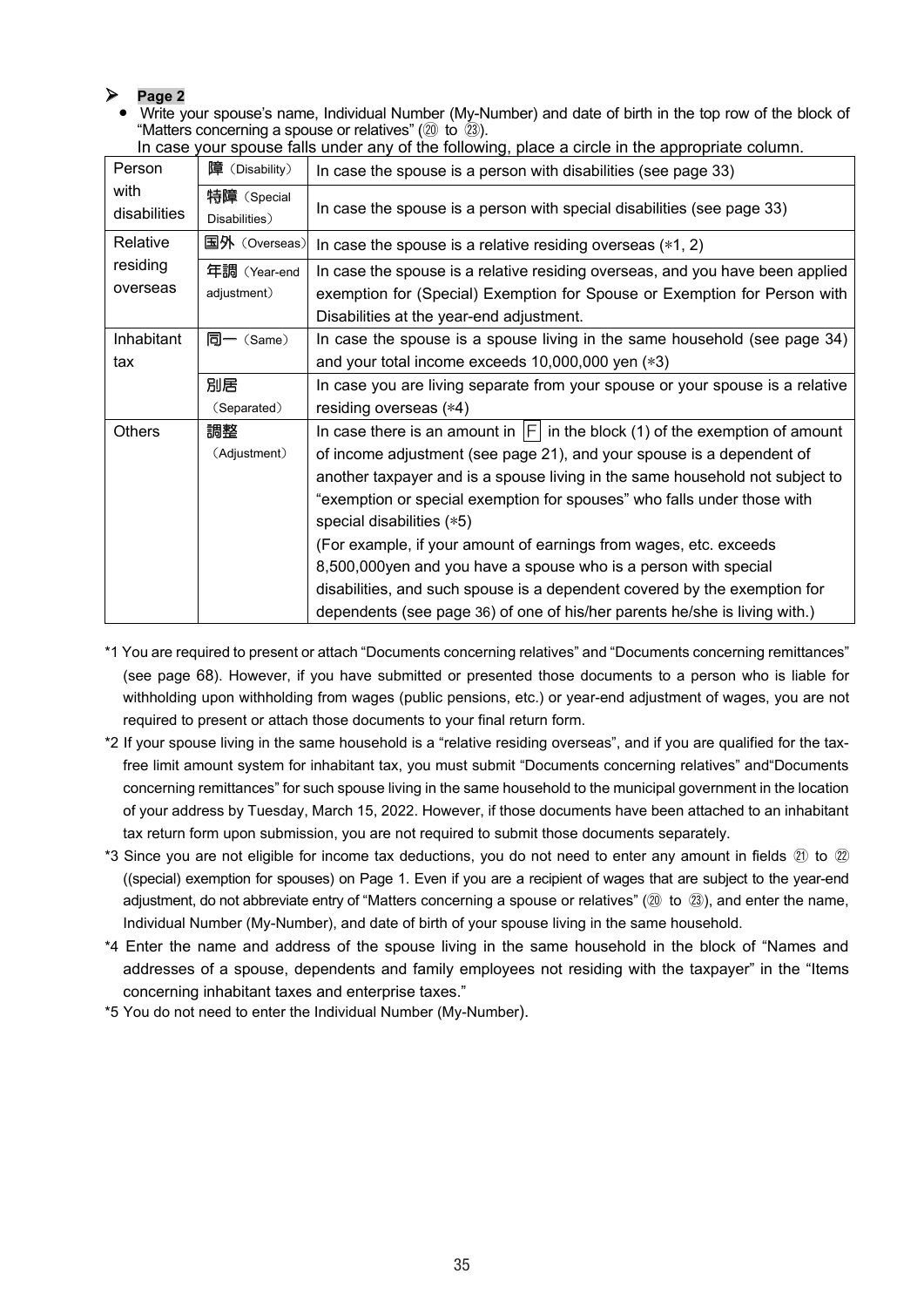### **9 Exemption for dependents Page 1**  $(2)$  **Page 1**  $(3)$  **Page 2**  $(2) \sim (2)$

A fixed exemption may be claimed if you have qualified dependents (excluding your spouse). **"Dependent covered by the exemption**[控除対象扶養親族]**"** includes dependents who were born before

January 1, 2006 (i.e. the age of 16 years or older).

\* **"Dependents**[扶養親族]**"** include relatives other than spouses (relatives within the sixth degree of consanguinity and relatives by marriage within the third degree of affinity), juveniles for whom custody has been entrusted by the prefectural governor (foster children), and elderly persons for whom nursing care has been entrusted by the municipal mayor, who reside in the same household as you (see page 27) as of December 31 of the year concerned (in the case they are deceased during the year, as of the day of decease), and whose total amount of income ([合計所得金額] see page 27) is 480,000 yen or less.

The exemption cannot be applied by the family business employees of those filing blue returns or white returns.

Individuals who have been identified as subject of (special) exemption for spouses, exemption for dependents, or exemption for disabilities as spouse living in the same household (see page 34) or dependent of another taxpayer, are not eligible for exemption for dependents.

### ◇ **Amount of exemption**

| Definition                                                    |                                                        | Exemption   |
|---------------------------------------------------------------|--------------------------------------------------------|-------------|
| General dependents<br>qualified for exemption                 |                                                        | 380,000 yen |
| Specific dependents<br>qualified for exemption <sup>(a)</sup> |                                                        | 630,000 yen |
| Elderly<br>qualified<br>dependents <sup>(b)</sup>             | Elderly parents etc.<br>living together <sup>(c)</sup> | 580,000 yen |
|                                                               | Other elderly qualified<br>dependents                  | 480,000 yen |

- (a) **"Specific dependents qualified for exemption"** are dependents qualified for exemption born between January 2, 1999 and January 1, 2003 (19 years or older but younger than 23 years of age).
- (b) **"Elderly qualified dependents"** are dependents qualified for exemption (excluding your spouse) born on or before January 1, 1952 (one who is aged 70 or over).
- (c) **"Elderly parents etc. living together"** are elderly dependents qualified for the exemption who are also the parent, grandparent or great grandparent of you or your spouse. If the parent is in an elderly home, etc., he/she cannot be regarded as living in the same household as you.

# ◇ **How to complete the form**

#### **Page 1**

- **•** Write the total amount of the exemption in the block ㉓.
- In case there are dependents that are **relatives residing overseas**

Enter "1" in the block shown in the "**classification** [区分]" of the Exemption for Dependent column **unless** both "Documents concerning relatives" and "Documents concerning remittances" (see page 68) have been submitted or presented to the payer of wages. Enter "2" if both "Documents concerning relatives" and "Documents concerning remittances" have been submitted or presented to the payer of wages. In case there are multiple dependents that are relatives residing overseas, enter "2" in the block shown in the "**classification** [区分]" of the Dependent Deduction column only if both "Documents concerning relatives" and "Documents concerning remittances" have been submitted or presented for all relatives.

#### **Page 2**

**•** Write the name, Individual Number (My-Number), relationship, and date of birth of dependents on the second and subsequent lines in the block of "Matters concerning a spouse and relatives  $(20 \text{ to } 23)$ ". In case the dependent falls under any of the following, place a circle in the appropriate column

| The babb and appointed in range and any or and rond ming, place a choice in and appropriate column. |                |                                                                             |  |
|-----------------------------------------------------------------------------------------------------|----------------|-----------------------------------------------------------------------------|--|
| Person                                                                                              | 障 (Disability) | In case the dependent is a person with disabilities (see page 33)           |  |
| with                                                                                                | 特障 (Special    |                                                                             |  |
| disabilities                                                                                        | Disabilities)  | In case the dependent is a person with special disabilities (see page 33)   |  |
| Residing                                                                                            | 国外 (Overseas)  | In case the dependent is a relative residing overseas $(*1, 2)$             |  |
| overseas                                                                                            | 年調 (Year-end   | In case the dependent is a relative residing overseas, and you have been    |  |
|                                                                                                     | adjustment)    | applied exemption for Exemption for Dependents or Exemption for Person with |  |
|                                                                                                     |                | Disabilities at the year-end adjustment.                                    |  |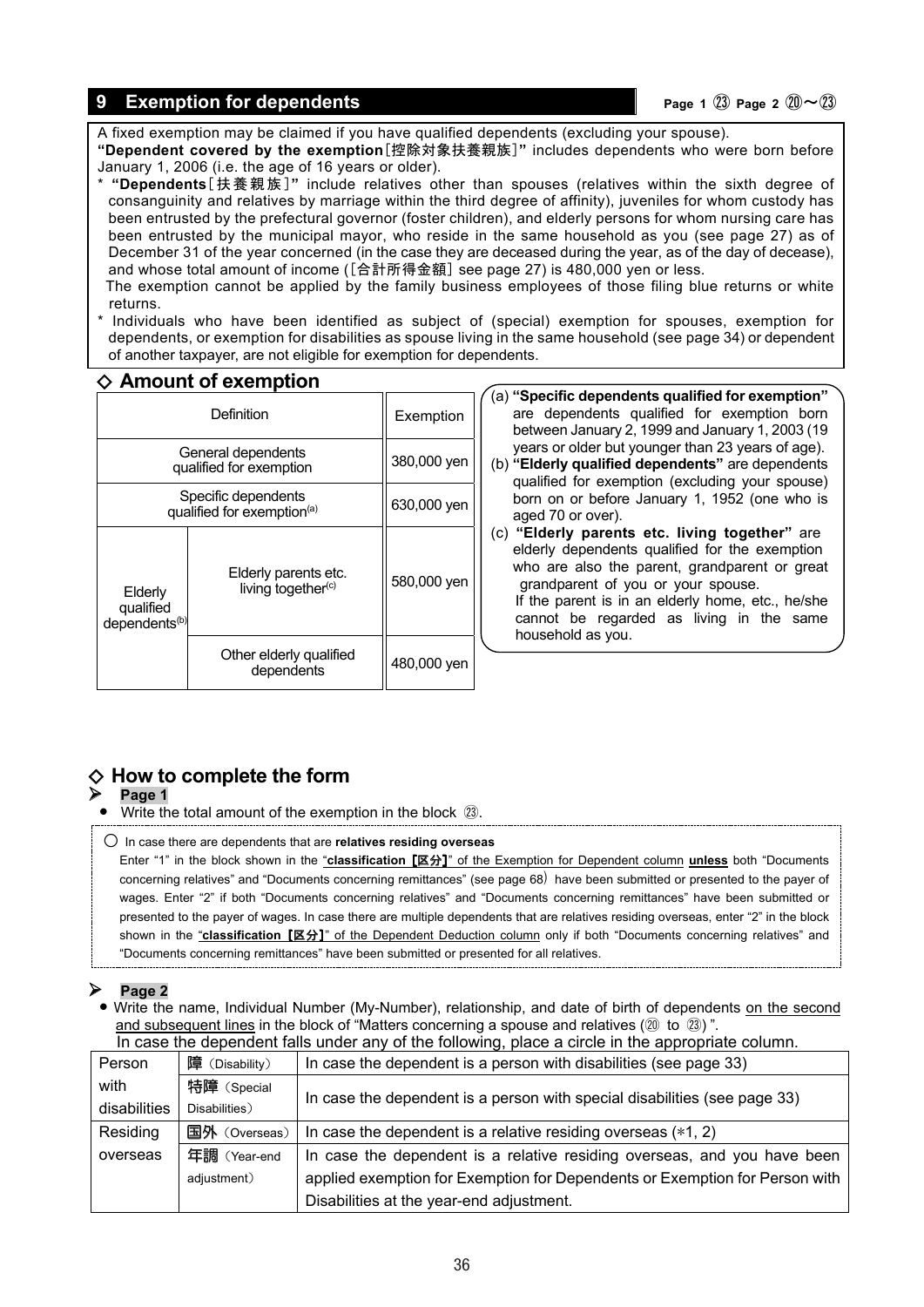| Inhabitant    | 16             | In case the dependent is less than 16-years old (*3)                              |  |
|---------------|----------------|-----------------------------------------------------------------------------------|--|
| tax           | 別居 (Separated) | In case you are living separate from the dependent or the dependent is a          |  |
|               |                | relative residing overseas (*4)                                                   |  |
| <b>Others</b> | 調整             | In case there is an amount in $ F $ in the block (1) of the exemption of amount   |  |
|               | (Adjustment)   | of income adjustment (see page 21), and the dependent is a dependent of           |  |
|               |                | another taxpayer or a spouse living in the same household (see page 34), not      |  |
|               |                | subject to "exemption for dependent" or "exemption for person with disabilities," |  |
|               |                | and who falls under those with special disabilities or a dependent under 23-      |  |
|               |                | years old. $(*5)$                                                                 |  |
|               |                | (For example, if you and your spouse's earnings from wages, etc. each exceed      |  |
|               |                | 8,500,000 yen, and you have a dependent who is a person with special              |  |
|               |                | disabilities or under 23-years old who is a dependent of the spouse covered by    |  |
|               |                | the exemption for dependents.)                                                    |  |

- \*1 You are required to present or attach "Documents concerning relatives" and "Documents concerning remittances" (see page 68). However, if you have submitted or presented those documents to a person who is liable for withholding upon withholding from wages (public pensions, etc.) or year-end adjustment of wages, you are not required to present or attach those documents to your final return form.
- \*2 If the dependent under 16-years old is a "relative residing overseas", and if you are qualified for the tax-free limit amount system for inhabitant tax, you must submit "Documents concerning relatives" and "Documents concerning remittances" for such dependent under 16-years old to the municipal government in the location of your address by Tuesday, March 15, 2022. However, if those documents have been attached to an inhabitant tax return form upon submission, you are not required to submit those documents separately.
- \*3 Since you are not eligible for income tax deductions, you do not need to enter any amount in field ㉓ (exemption for dependents) on Page 1. Even if you are a recipient of wages that are subject to the year-end adjustment, do not abbreviate entry of "Matters concerning a spouse or relatives" (⑳ to ㉓), and enter the name, Individual Number (My-Number), relationship, and date of birth of the dependent under 16-years old.
- \*4 Enter the name and address of each dependent in the block of "Names and addresses of a spouse, dependents and family employees not residing with the taxpayer" in the "Items concerning inhabitant taxes and enterprise taxes."
- \*5 You do not need to enter the Individual Number (My-Number).

#### **10 Basic exemption All and Security Contract Contract Contract Contract Contract Contract Contract Contract Contract Contract Contract Contract Contract Contract Contract Contract Contract Contract Contract Contract Contr**

◇ **Amount of exemption**

**Basic exemption is applied to the case where your total amount of income (see page 27) is not more than 25,000,000 yen.**

#### Your total amount of income Faxemption 24,000,000 yen or less | 480,000 yen More than 24,000,000 yen to 24,500,000 yen or less 320,000 yen More than 24,500,000 yen to 25,000,000 yen or less 160,000 yen More than  $25,000,000$  yen  $\vert$  0 yen (not applicable)

# **11 Total from** ⑬ **to** ㉔ **Page 1** ㉕

# ◇ **How to complete form B**

#### **• Page 1**

Total up the amounts of the blocks from  $(1)$  to  $(2)$  and write it in the block  $(2)$ .

### ◇ **How to complete the form**

- $\triangleright$  Page 1
	- **Write the amount of the exemption in the block**  $\Omega$ **.**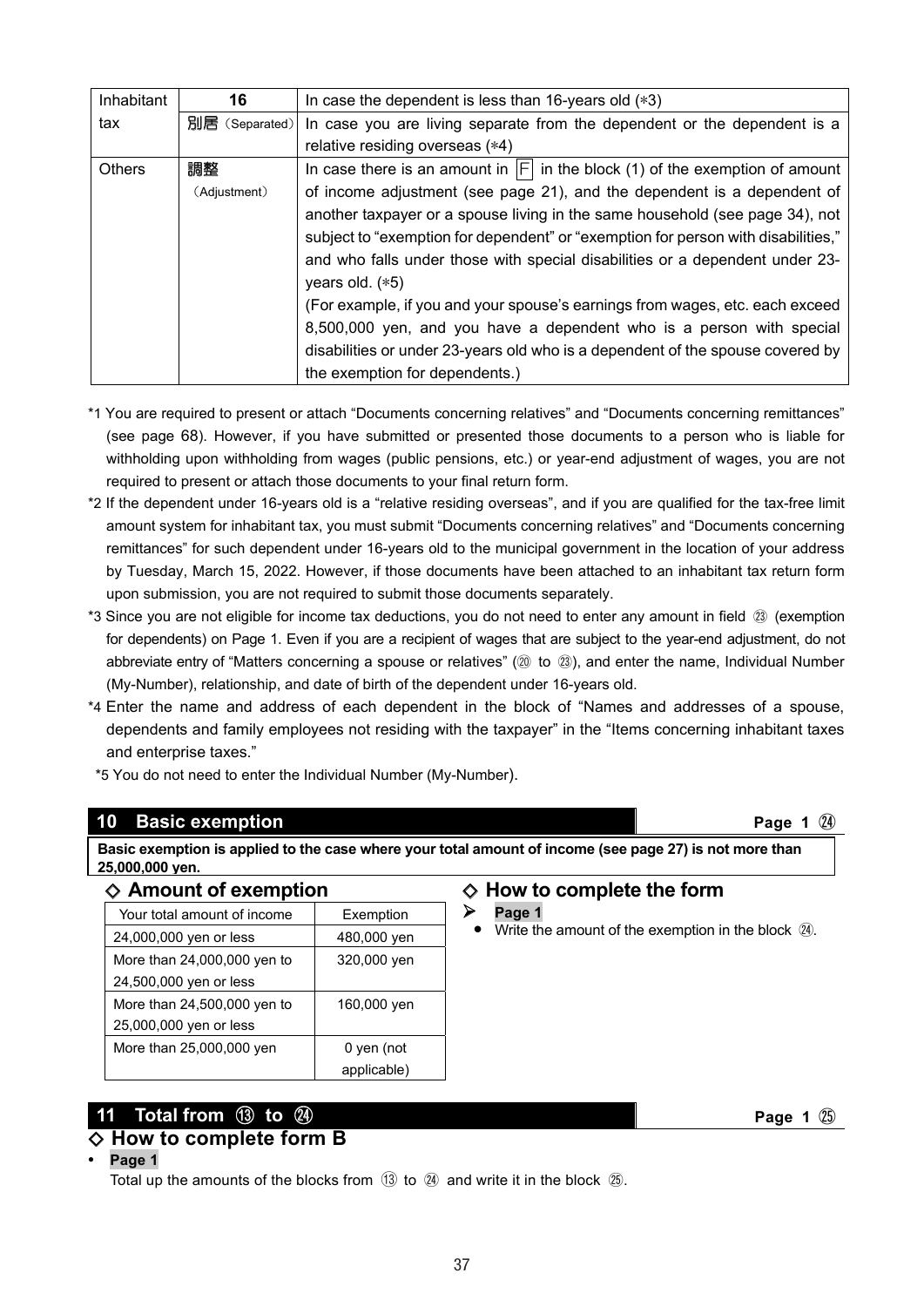#### **12 Deduction for casualty losses According to Page 1**  $\omega$  Page 2  $\omega$

You are eligible for this deduction if you, your spouse or relatives living in the same household as you (see page 27) whose total income ([総所得金額等] see page 27) is 480,000 yen or less, suffered losses or damage to property from disaster, theft or embezzlement during 2021, or you make unavoidable expenses related to disaster\*1 . The deduction does not cover losses caused by damage to assets regarded as not normally required for daily living such as paintings, antiques, precious metals and second houses. These can be deducted from income from capital gains subject to the aggregate taxation (see page 24) in the year 2021 or 2022.

Those whose total amount of income ([所得金額の合計額]) \*2 is 10,000,000 yen or less and who sustained damage extending to half or more value of their residence and household effects may claim the deduction for casualty losses or, if it is more profitable, they may select the reduction or exemption under the "Act on Reduction or Release, Deferment of Collection and Other Measures Related to Tax Imposed on Disaster Victims." (see page 46)  $*3$ 

- \*1 Expenses related to disasters mean those incurred for the demolition or removal of property or household effects damaged in disasters etc. Expenses related to disasters include expenses for restoration to the original state, such as expenses to remove the earth and sand produced by a disaster only when such expenses are paid within one year after the disaster ceased (three years for a large-scale disaster, etc.).
- \*2 Whether your total amount of income ([所得金額の合計額]) is less than 10,000,000 yen or not is judged by the total income ([総所得金額等] ) less the amount of special exemption related to the income subject to the separate self-assessment taxation.
- \*3 Whether it is more profitable for you to apply for a deduction for casualty losses or the reductions or exemptions will depend on the amount of your income and loss.

#### ◇ **Calculation column to determine the amount of deduction** ◇ **How to complete the form**

| Amount of loss<br>(including expenses related<br>to disaster)                                  | (Total)<br>ven                         | А |
|------------------------------------------------------------------------------------------------|----------------------------------------|---|
| Amount reimbursed by<br>insurance                                                              | ven                                    | R |
| Remaining loss<br>(AI-BI)                                                                      | "0" when it turned<br>negative)<br>ven | C |
| Amount in block ① on Page 1<br>of your return<br>+ the amount of retirement income             |                                        | D |
| the amount of forestry income(*)                                                               | ven                                    |   |
| $D \times 0.1$                                                                                 | "0"when in deficit)<br>ven             | F |
| $\mathsf{C}\ -\ \mathsf{E}$                                                                    | "0"when in deficit)<br>ven             | F |
| Expenses related to<br>disaster included in $\overline{\text{C}}$                              | ven                                    | G |
| $G - 50,000$ yen                                                                               | "0"when in deficit)<br>ven             | н |
| Amount of deduction for<br>casualty losses<br>$(F \mid \text{or } H$ , whichever is<br>larger) | ven                                    |   |

\* If you have the income subject to the separate self-assessment taxation (see page 10), add the total amount of those income before special exemption.

#### $\triangleright$  Page 1

• Post the amount entered in the box  $\overline{1}$  to the block ㉖.

#### **Page 2**

**•** Write the followings in the section entitled "Items concerning deduction for casualty losses ( $(26)$ )," cause of casualty [損害の原因], date of casualty [損 害年月日], type of assets damaged [損害を受けた資 産の種類], amount of loss [損害金額](box A), amount reimbursed by insurance [保険金などで補填される金 額 (box  $\overline{B}$ ) and amount of expenses related to the disaster[差し引き損失額のうち災害関連支出の金額]  $(box \overline{G})$ .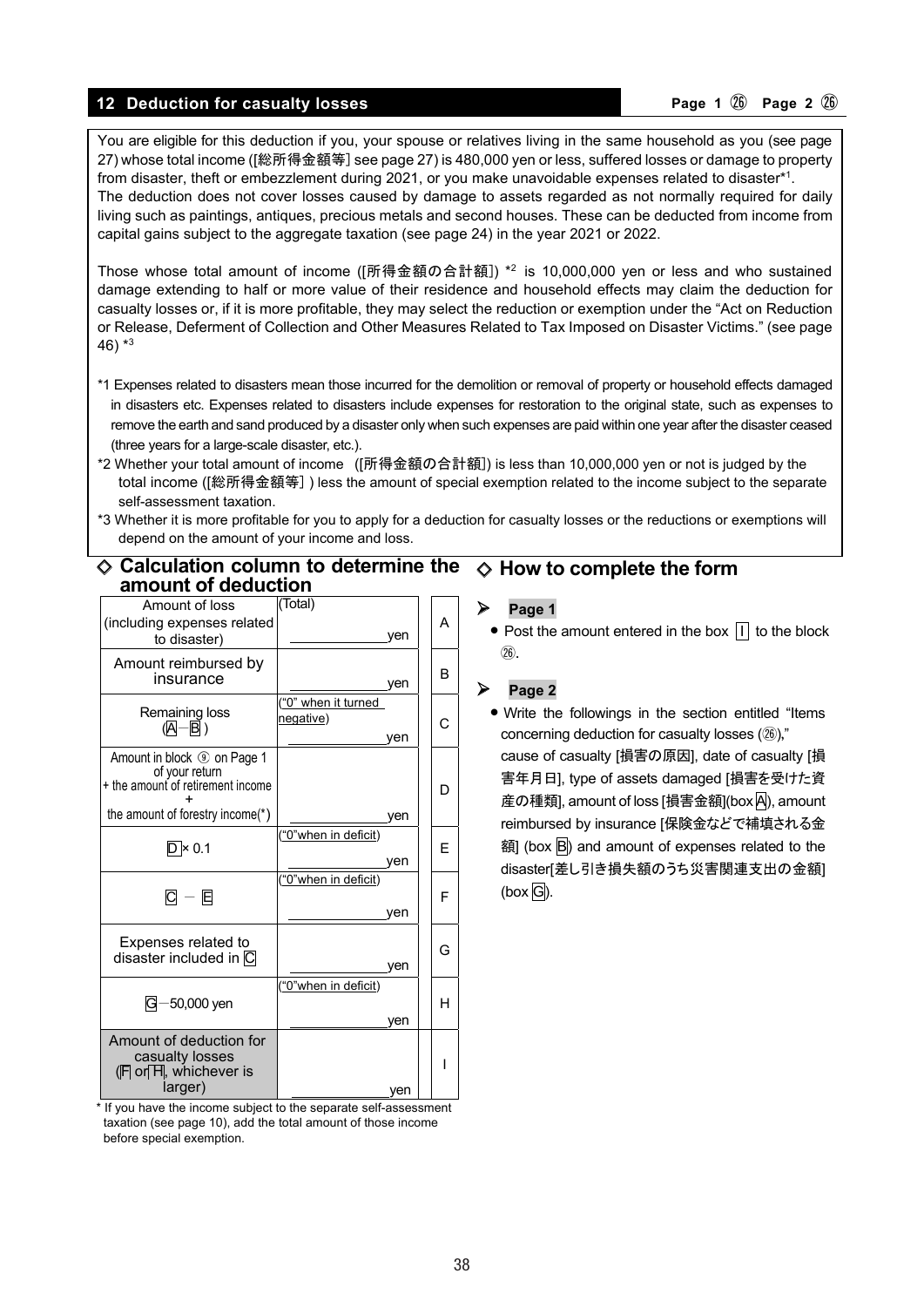#### **13-1** Deduction for medical expenses **Page 1**  $\emptyset$

You are eligible for this deduction if the medical expenses paid in 2021 for you, your spouse or relatives living in the same household as you (see page 27) exceed a certain amount.

\*This deduction for medical expenses or the special treatment of the deduction for medical expenses by the selfmedication tax system (see page 41) is applicable either at the choice of the taxpayer.

Select one of them and perform calculations in the corresponding columns for calculations.

#### ◇ **Calculation column to determine the**  ◇ **How to complete the form amount of deduction Page 1**

| Amount of medical<br>expenses paid                                                                                          | (Total)<br>ven                                                  | А |
|-----------------------------------------------------------------------------------------------------------------------------|-----------------------------------------------------------------|---|
| Amount reimbursed by<br>insurance (*1)                                                                                      | ven                                                             | в |
| A — B                                                                                                                       | "0" when it turned<br>negative)<br>ven                          |   |
| Amount in block 12 on Page 1<br>of your return<br>+ the amount of retirement income<br>the amount of forestry income $(*2)$ | ven                                                             | D |
| $D \times 0.05$                                                                                                             | ("0"when in deficit)<br>ven                                     | F |
| Amount in box $E$ or<br>100,000 yen,<br>whichever is smaller                                                                | ven                                                             | F |
| Amount of deduction for<br>medical expenses                                                                                 | <u>( Up to 2,000,000 yen_</u><br>and "0"when in deficit)<br>ven | G |

- \*1. If the amount that will be reimbursed by insurance, etc. is not available by the time of filing a final return, enter the estimate of the insurance benefit, etc. When the insurance benefit, etc. are received later, correct the declared contents if the reimbursed amount is different from the originally entered amount. (See page 59 "In case of mistakes on a tax return.")
- \*2. If you have the income subject to the separate selfassessment taxation (see page 10), add the total amount of those income before special exemption.

Post the amount calculated in the "Detailed statement of deduction for medical expenses [医療 費控除の明細書]" (G of the calculation column on the left) to the block ㉗.

\* Do not fill in the box of "classification [区分]." Please submit the "Detailed statement of deduction for medical expenses [医療費控除の明

細書]" with your final return form.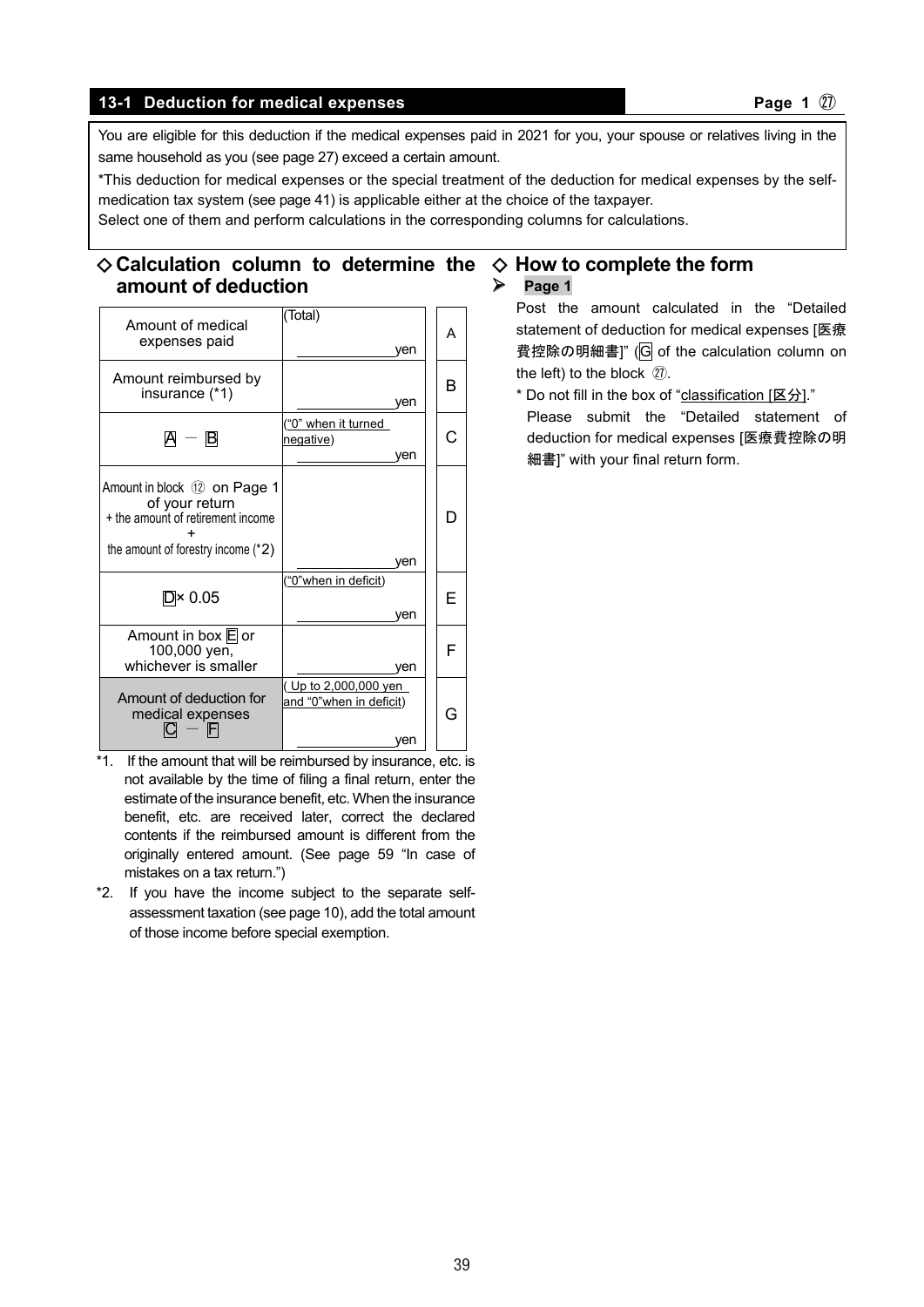#### ◎ The following medical expenses are eligible:

- (1) Part of expenditures incurred by the following services, not exceeding an amount commonly required for such treatment:
	- ① Medical examination or treatment by a doctor or dentist,
	- ② Purchase of medicine,
	- ③ Personal services provided by a hospital, clinic or facility etc. for the elderly,
	- ④ Medical treatment by a masseur, acupuncturist, acupressure therapist, moxacauterist or judo-physiotherapist,
	- ⑤ Medical care by a public health nurse, registered nurse, licensed nurse, or a person hired for this purpose,
	- ⑥ Aid in childbirth by a midwife.
	- ⑦ Compensation for certain special health guidance provided by physicians, etc.
	- ⑧ Payments of cost of expectoration suction conducted by Certified Care Workers, etc.
	- Note: Costs of certain services delivered under the nursing care insurance system etc. qualify as deductions for medical expenses. Please visit the website of National Tax Agency (Tax Answer: "Costs for facility services (home nursing service, etc.) under the nursing care insurance system which qualify as deductions for medical expenses [タックスアンサー:医療費控除の対象とな る介護保険制度下での施設サービス(居宅サービス等)の対 価]") for those costs. Costs of certain services rendered under the system of the Services and Supports for Persons with Disabilities Act, such as home nursing and home visit for persons with severe disabilities, qualify for deductions for medical expenses, too.
- (2) Expenses listed below which are essential for medical examination etc.:
	- ① Travel expenses ordinarily required to receive medical care, meals and lodging provided by a hospital or similar facility, and the purchase or rental of medical equipment,
	- ② The purchase of artificial limbs, false teeth , crutches , or hearing aids
	- ③ Payments to a prefecture or municipality pursuant to the provisions of the Physically Handicapped Welfare Law etc.
	- Note 1) Medical expenses include those for diaper for those individuals bed-ridden for over six months provided that receipts and diaper-use certificates [おむつ使用 証明書] issued by a doctor are affixed to the final return or presented when you file it.
		- \* Certain individuals with certification of long-term nursing care as per the Long-Term Care Insurance Law who have received a deduction for medical expenses for diapers for two years or more may present "diaper usage confirmation notes," etc. , issued by municipal authorities, etc., instead of "diaper-use certificates [おむつ使用証明書]."
		- 2) Medical expenses are deductible as long as they were actually paid during the year 2021. Unpaid medical costs could be deductible for the year in which they are actually paid.

Please note that the following expenses are **NOT** deductible:

- 1) Expenses for cosmetic surgery or other beauty treatment,
- 2) Cost of buying items claiming to prevent diseases or promote good health, (expense for vaccinations to prevent disease or supplements, etc. is included.)
- 3) Reward to pay to having received an offer of the human labor from relatives,
- 4) Purchase expenses such as glasses for myopia and hypermetropia not to need directly to be treated,
- 5) Expense for taxies (excluding the case in which public transportation such as trains or buses cannot be used.).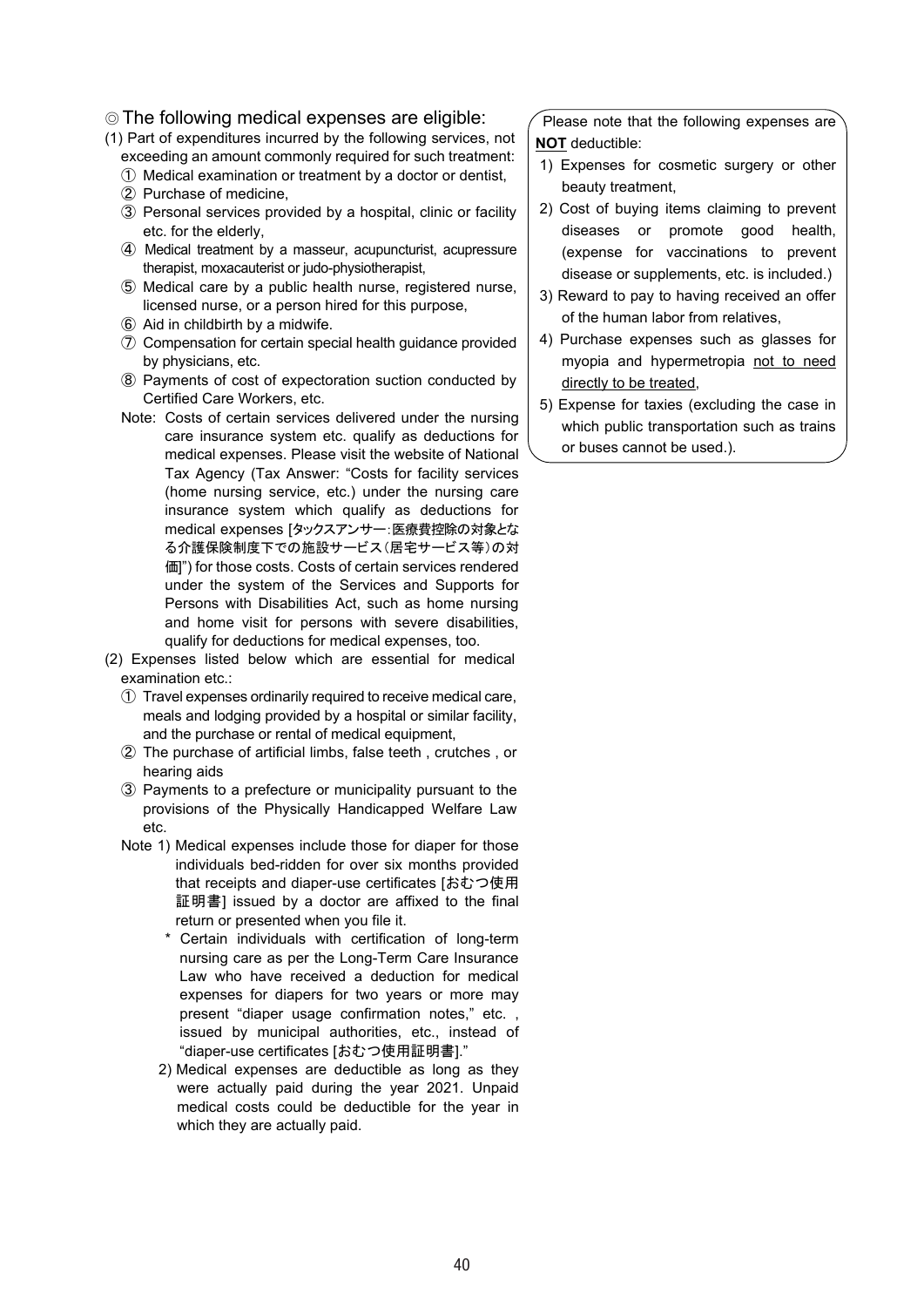### **13-2 Deduction for medical expenses by the self-medication taxation system (selective application) Page 1**  $\overline{w}$  **Page 1**  $\overline{w}$

You are eligible for this deduction if you make certain efforts as maintenance and promoting of health and prevention of diseases, and the expenses paid in 2021 to purchase certain medicines for you, your spouse or relatives living in the same household as you (see page 27) exceed 12,000 yen.

\*The expenses required for maintenance and promoting of health and preventing disease (such as examination cost of medical check-up) are not subject to deduction.

\*This special treatment of the deduction for medical expenses by the self-medication tax system or the normal deduction for medical expenses (see page 39) is applicable either at the choice of the taxpayer. Select one of them and perform calculations in the corresponding columns for calculations.

#### ◇ **Calculation column to determine the**  ◇ **How to complete the form amount of deduction**  $\triangleright$  Page 1

Amount of expenses paid to purchase certain medicines (Total) yen A Amount reimbursed by insurance  $(*)$  yen B  $A - B$ ("0" when it turned negative) yen C Amount of deduction for medical expenses  $($  $\overline{C}$ -12,000yen) ( Up to 88,000 yen and "0"when in deficit) yen D

If the amount that will be reimbursed by insurance, etc. is not available by the time of filing a final return, enter the estimate of the insurance benefit, etc. When the insurance benefit, etc. are received later, correct the declared contents if the reimbursed amount is different from the originally entered amount. (See page 59 "In case of mistakes in a tax return.")

#### **14** Deduction for donations **Page 1**  $\mathbb{Q}$  Page 2  $\mathbb{Q}$

You are eligible for this deduction if you made donations to Japanese government, prefectures or municipalities (hometown tax, etc.) (\*1), social welfare juridical person, certified NPOs (\*2) (excluding the ones related to admission to schools), expended to acquire stocks issued by special new small and medium enterprises, certain political donations, and to trust for certain specified charitable trusts.

- \*1 When filing a final return, you must include the entire amount of hometown tax payment in the deduction for donation, even if you have submitted an application for "Hometown Tax Payment One-Stop Special Procedure System" (see page 64).
- \*2 Certified NPOs, etc. indicate non-profit organizations certified by competent authorities (a prefectural governor or the head of a designated city) (including NPOs with special certification).

A list of certified NPOs, etc. is available on the website of the Cabinet Office (https://www.npo-homepage.go.jp).

\*3 If you have made certain contributions to a political party or political organization, donation to a certified NPOs or public interest incorporated association, etc., you may choose from special credit for contributions to political parties, special credit for donation to certified NPOs, special credit for donation to public interest incorporated association, etc. respectively or deduction for donations, whichever is most beneficial.

Which of these choices will be most beneficial depends on the amount of your income, political contributions, donation and other factors. So, please prepare and confirm your "detailed statement and calculation form for special credit for political contributions (see page 45)," "detailed statement and calculation form for special credit for donation to certified NPOs (see page 45)" or "detailed statement and calculation form for special credit for donation to public interest incorporated association, etc."(see page 46).

41 41

Write "1" in the "classification  $[ $\boxtimes$ )]$ " in the block ㉗ , and write the amount calculated in the "Detailed statement of self-medication taxation system [セルフメディケーション税制の明細書]" (amount in  $\overline{D}$  of the calculation column on the left)

Please submit the "Detailed statement of selfmedication taxation system [セルフメディケーショ ン税制の明細書]" with your final return form.